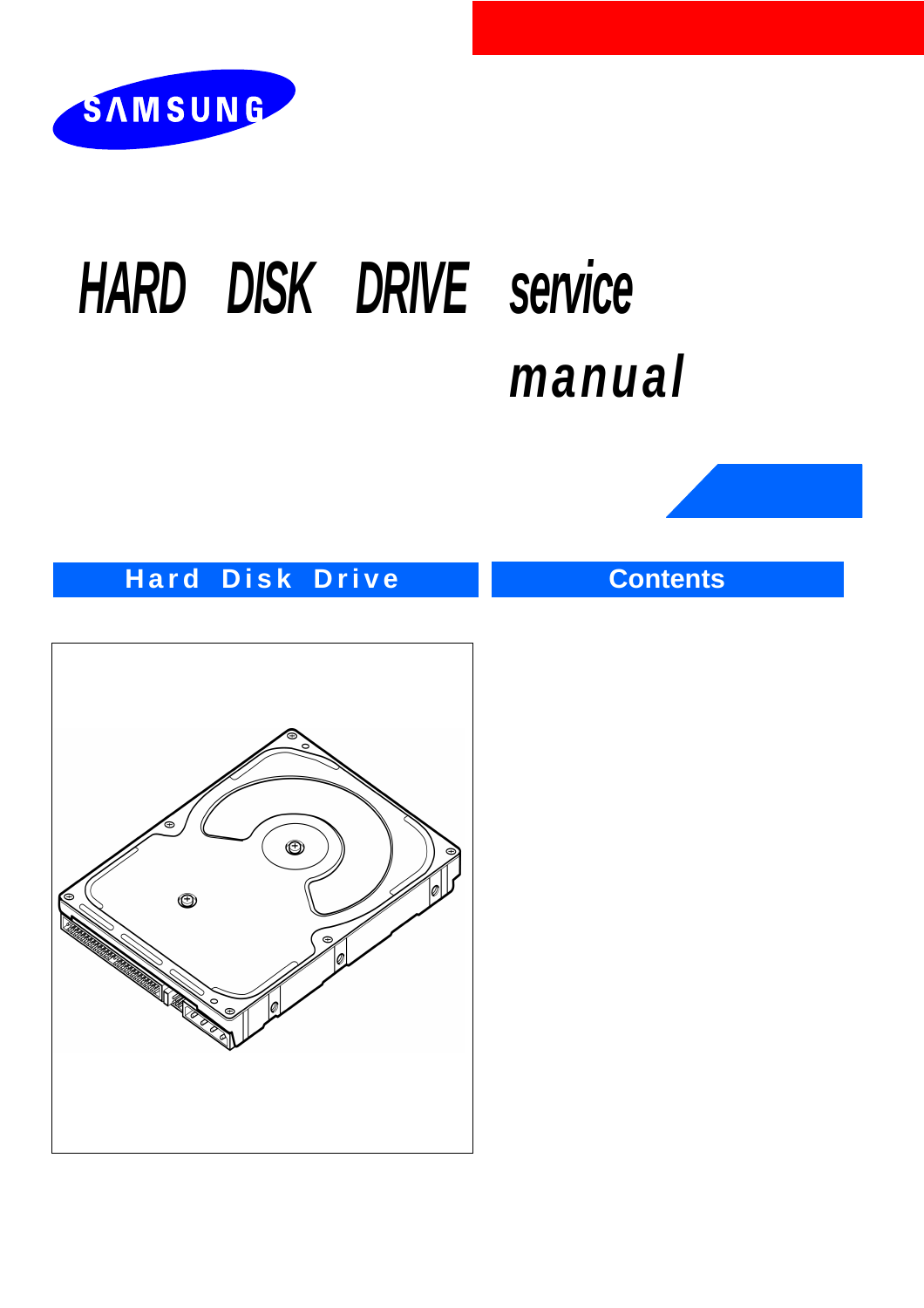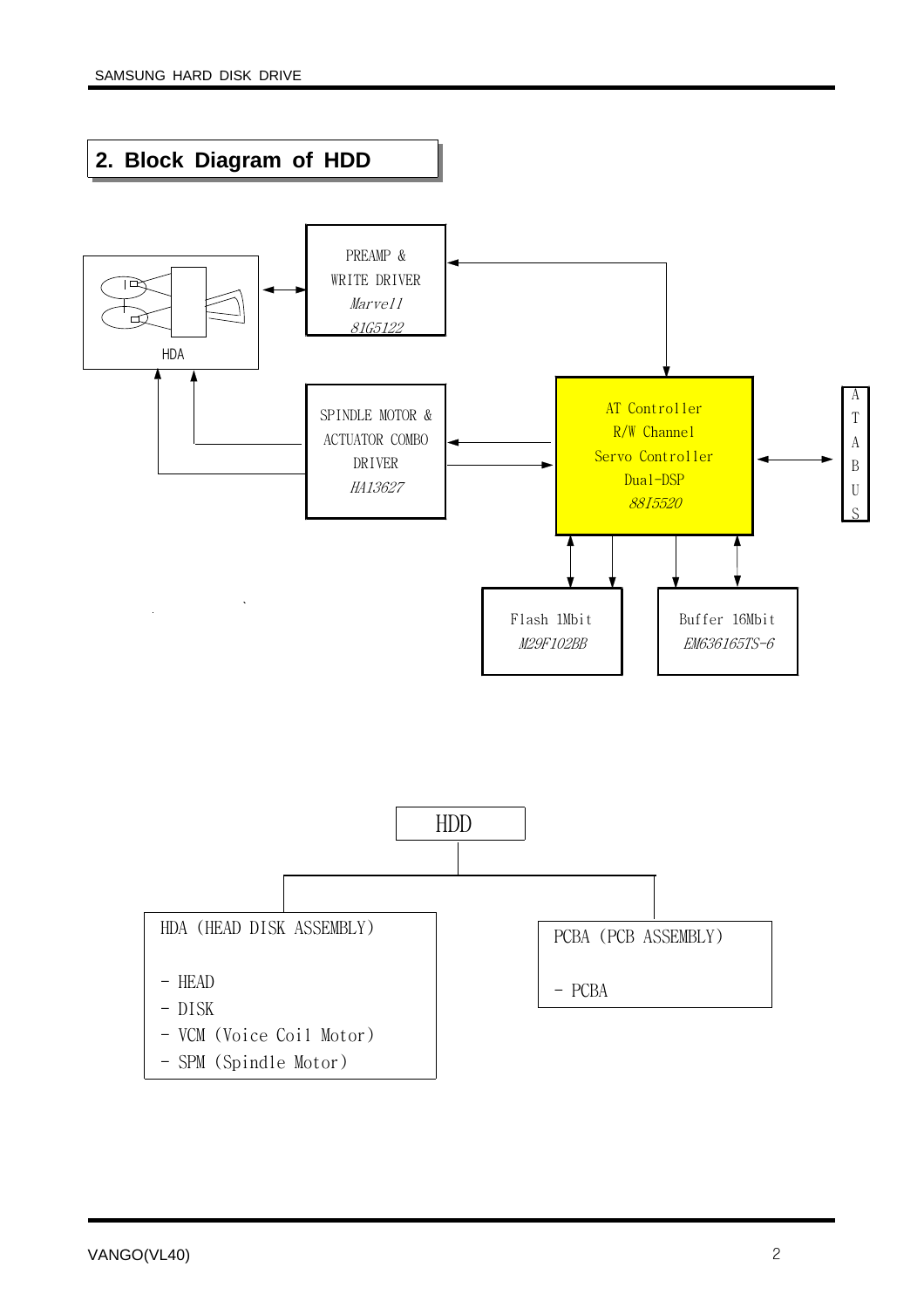## **3. Connector / Jumper Pin Assignment**

| <b>Number</b>  | <b>Signal</b>                      | <b>Number</b>           | <b>Signal</b>     | <b>Remarks</b> |
|----------------|------------------------------------|-------------------------|-------------------|----------------|
| 1              | RESET-                             | $\overline{2}$          | <b>GND</b>        |                |
| 3              | DD <sub>7</sub>                    | $\overline{\mathbf{4}}$ | DD <sub>8</sub>   |                |
| 5              | DD <sub>6</sub>                    | $\,6$                   | DB <sub>9</sub>   |                |
| $\overline{7}$ | DD <sub>5</sub>                    | 8                       | <b>DB10</b>       |                |
| $\mathsf g$    | DD <sub>4</sub>                    | 10                      | <b>DB11</b>       |                |
| 11             | DD <sub>3</sub>                    | 12                      | <b>DB12</b>       |                |
| 13             | DD <sub>2</sub>                    | 14                      | <b>DB13</b>       |                |
| 15             | DD <sub>1</sub>                    | 16                      | <b>DB14</b>       |                |
| 17             | D <sub>D</sub> <sub>0</sub>        | 18                      | <b>DB15</b>       |                |
| 19             | <b>GND</b>                         | 20                      | Key Pin           |                |
| 21             | <b>DMARQ</b>                       | 22                      | <b>GND</b>        |                |
| 23             | DIOW - : STOP                      | 24                      | <b>GND</b>        |                |
| 25             | DIOR -: HDMARDY<br>: HSTROBE       | 26                      | <b>GND</b>        |                |
| 27             | <b>IORDY: DDMARDY</b><br>: HSTROBE | 28                      | <b>CSEL</b>       |                |
| 29             | <b>DMACK</b>                       | 30                      | <b>GND</b>        |                |
| 31             | <b>INTRQ</b>                       | 32                      | IOCS16            |                |
| 33             | DA <sub>1</sub>                    | 34                      | PDIAG - : CBLID - |                |
| 35             | DA0                                | 36                      | DA <sub>2</sub>   |                |
| 37             | CS <sub>0</sub> -                  | 38                      | CS1-              |                |
| 39             | DASP-                              | 40                      | <b>GND</b>        |                |

 $\bullet$  40 Pin I/O Connector Interface Signals

## **Jumper Pin Assignment**

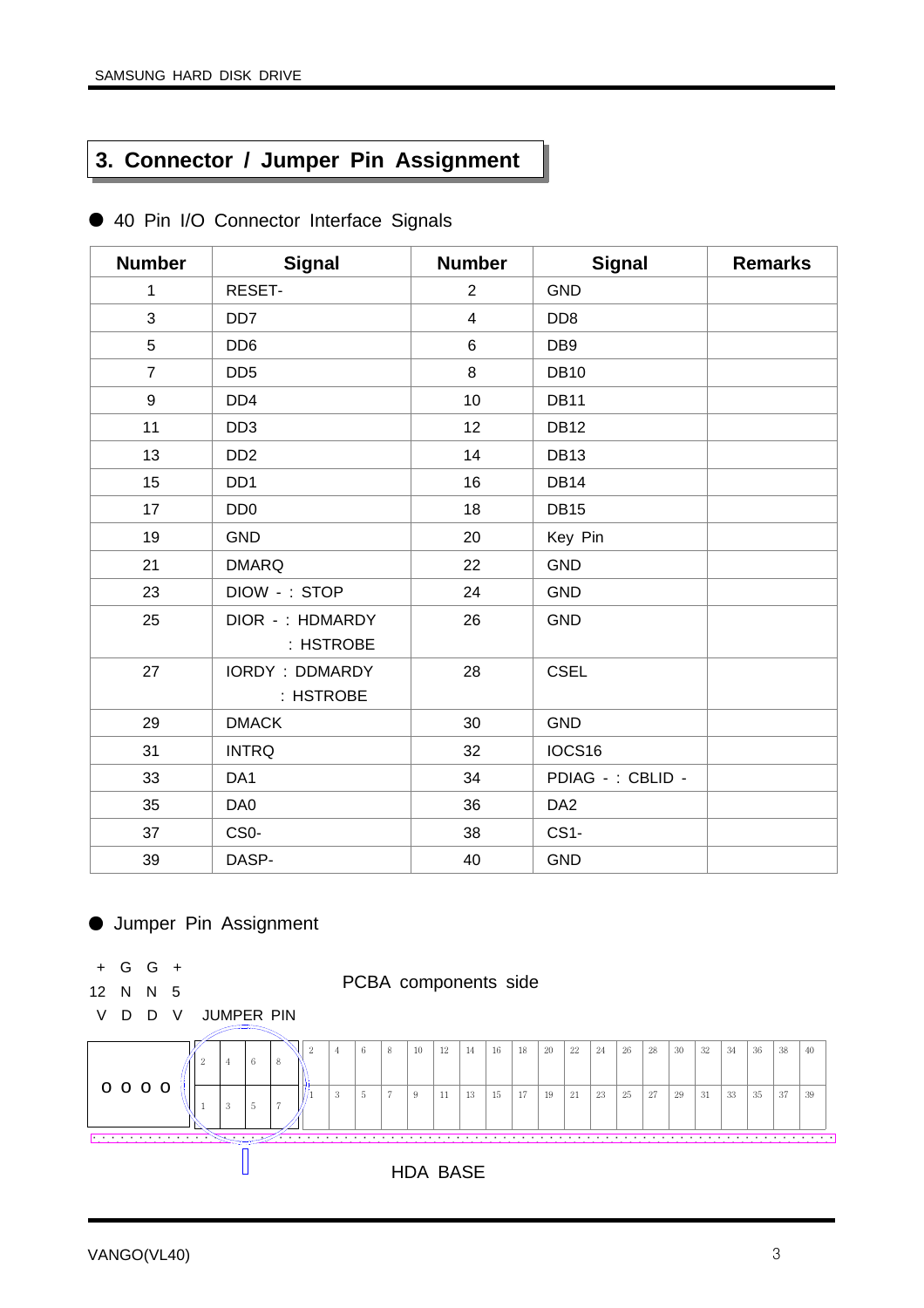|  |    | (1DRIVE)      |   |    |              | <general setting=""></general> |    | <b>SELECT</b> |   |    | (1DRIVE)      | < 32GB Capacity Limit of PC/BIOS > |    |              |    |   | <b>SELECT</b> |                |
|--|----|---------------|---|----|--------------|--------------------------------|----|---------------|---|----|---------------|------------------------------------|----|--------------|----|---|---------------|----------------|
|  |    | <b>MASTER</b> |   |    | <b>SLAVE</b> |                                |    | CABLE         |   |    | <b>MASTER</b> |                                    |    | <b>SLAVE</b> |    |   | <b>CABLE</b>  |                |
|  |    |               | R |    |              | R                              |    |               | R |    |               | R                                  |    |              | R  |   |               | R              |
|  |    | E.            | Е |    | E.           | Е                              |    | E.            | Е |    | E.            | Е                                  |    | E.           | Е  |   |               | E              |
|  |    |               |   |    |              |                                |    |               |   |    |               |                                    |    |              | т  |   |               | Т              |
|  | E. | A             | S | E. | А            | S                              | E. | A             | S | E. | A             | S                                  | E. | A            | -S | Е | А             | S              |
|  | S  |               | A | S  |              | A                              | S  |               | A | S  |               | A                                  | S  |              | A  | S |               | $\overline{A}$ |
|  |    |               |   |    |              |                                |    |               |   |    |               |                                    |    |              |    |   |               |                |

## SAMSUNG HARD DISK DRIVE

-

S T

 $\begin{array}{|c|c|} \hline \textcircled{2} & \textcircled{4} & \textcircled{6} \\ \hline \hline \textcircled{1} & \textcircled{3} & \textcircled{5} \end{array}$ 

C S

 $\circledR$ 

S L  $\boxed{\odot}$ 

M A

-

S T

 $\begin{tabular}{|c|c|c|c|} \hline $\circ$ & $\circ$ & $\circ$ \\ \hline $\circ$ & $\circ$ & $\circ$ \\ \hline $\circ$ & $\circ$ & $\circ$ \\ \hline \end{tabular}$ 

C S

 $^\circledR$ 

S L

 $\boxed{O}$ 

M A

-

S

 $\begin{array}{c|c} 2 & 4 \\ 0 & 3 \\ \hline \end{array}$ 

 $\vec{c}$ 

 $^\circledR$ 

 $\overline{s}$ 

 $\overline{O}$ 

 $(2)$   $(4)$ 

 $\begin{bmatrix} 2 & 4 \\ 9 & 6 \end{bmatrix}$ 

S C S

 $\mathcal{O}$ 

M A -

S T

 $\begin{array}{|c|c|} \hline \textcircled{2} & \textcircled{4} & \textcircled{6} \\ \hline \textcircled{1} & \textcircled{3} & \textcircled{5} \end{array}$ 

C S  $^\circledR$ 

 $\overline{s}$ L

 $\circled{7}$ 

M A

-

S

 $\begin{array}{c|c} 2 & 4 & 6 \\ 0 & 3 & 5 \end{array}$ 

C S E L  $^\circledR$ 

 $\circled{7}$ 

M A S T E R

S L A V E

M A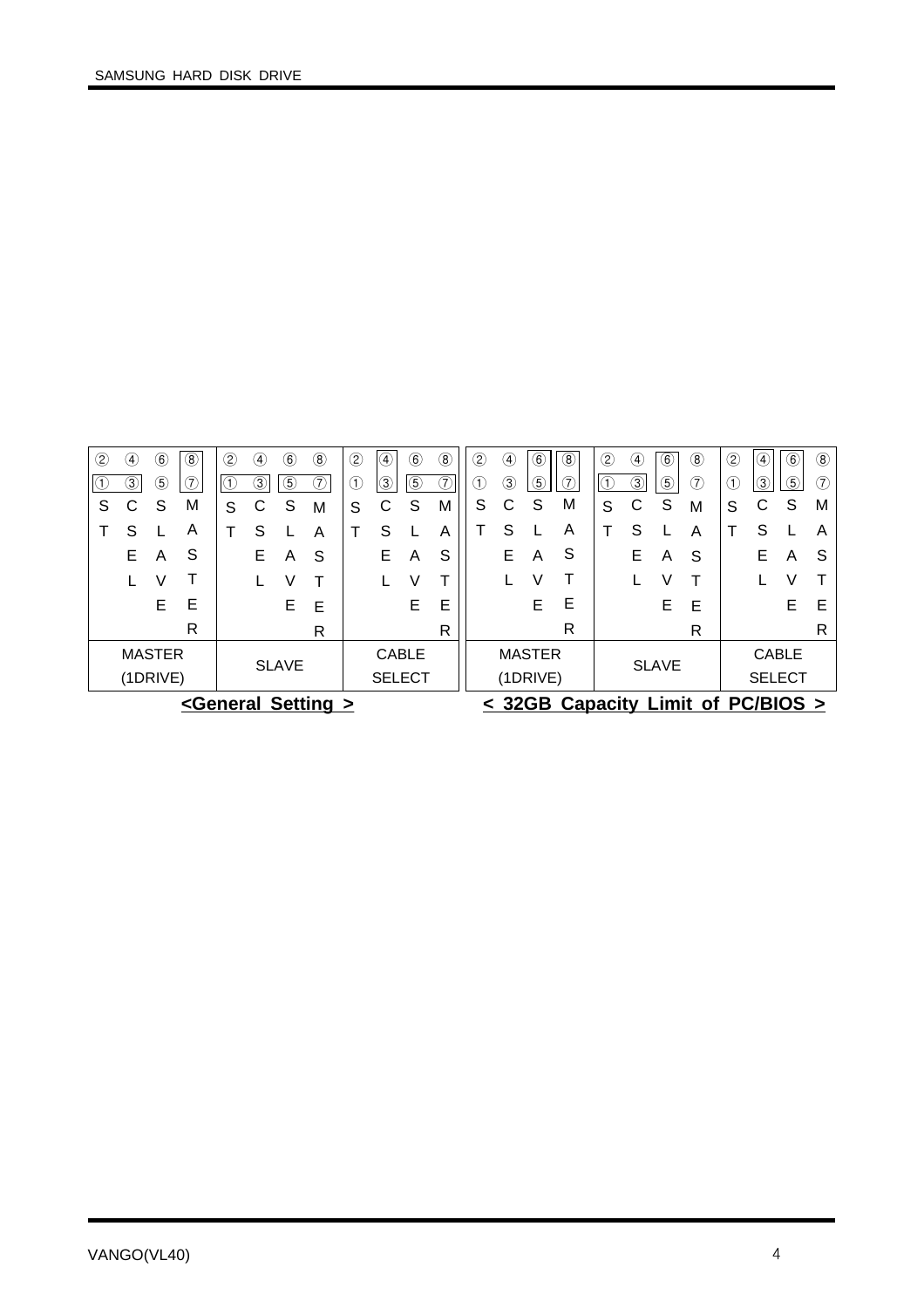# **4. Exploded View**

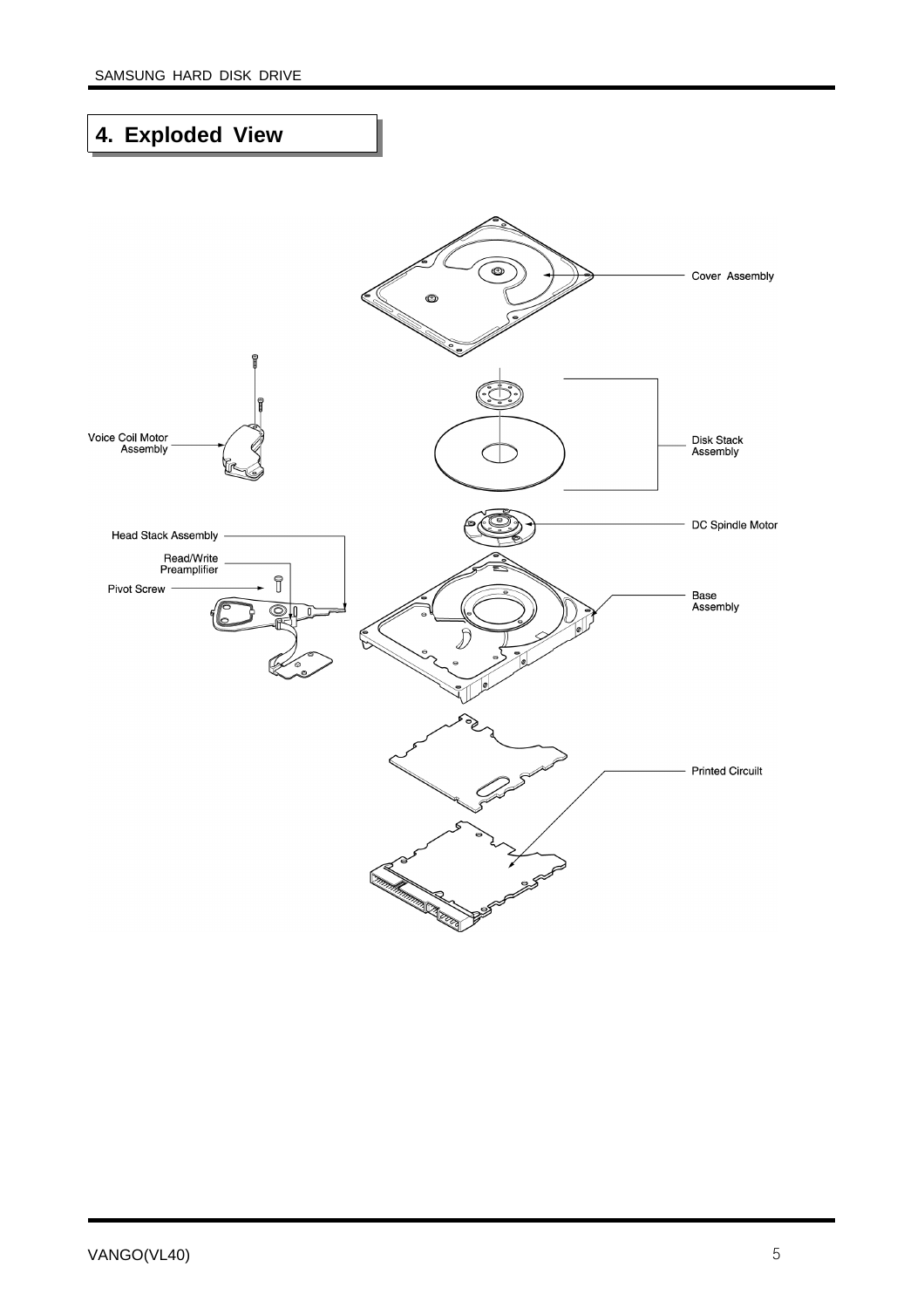## $\leq$  Major components of HDD  $\geq$

HDD is formed by major components as follows: Base, Cover, ARM(E-Block), Latch, Crash Stop, Pivot Bearing, Breather Filter, Window Clock, Window Push Pin, Jump Pin, Spindle Motor, Actuator, Magnetic Head, Magnetic Disk, PCBA

## (1) Base

Base could be a basic frames for HDD assembly. Spindle motor, ARM, VCM, cover and PCBA are assembled on it, and other components are sub-assembled on those configuration. ARM and Spindle motor assembled to Head and Disk each in advance, then those are assembled on Base. If base could be effected by external and internal vibration (spindle motor & actuator's fake vibration), relative displacement occurred between head and disk so to reduce this effect to PES(Position Error Signal) and data signal, shape design concerned mode shaping should be needed.

## (2) Cover

Cover protect HDD components from the exterior impact and play role of sealing to cut off particle and moisture which could be a fatal factor to head and disk. Cover is also designed in consideration of noise and vibration effect.

## $(3)$  ARM  $(E-h | \text{ock})$

ARM is assembled HGA and VCM coil back and forth and it is connected to pivot axis pivot bearing. When VCM coil generate torque due to electromagnetic force of VCM, ARM swing around pivot and play a role of carriage so as head may access to information side of disk.

*Inertia*: It is the best way to shorten data access time that shows how fast head can reach to the proper point on of HDD efficiency, is minimizing ARM's weight to decrease inertia. And then to decrease weight of ARM, it'll be composed low density materials and reduce ARM's size within safety allowed when designed.

Unbalance: If the center of gravity for ARM isn't the same with that of pivot center, unbalance occur and it caused ARM to torque.

And acceleration might affect on unbalance mass in condition impact or vibration are given from the exterior. In case of magnetic latch, this unbalance could be a reason that latch released. Therefore shape simulation of ARM should be designed lest the center of gravity should go off center of revolving.

## 4 Latch

When power HDD off, spindle motor stop spinning and park at parking zone automatically according to the order systemized. By that time if head is given any impact or vibration from the exterior, head invade data zone clung to disk. And then data damaged consequently, Latch solve the problem above as maintain the regular distance of ARM.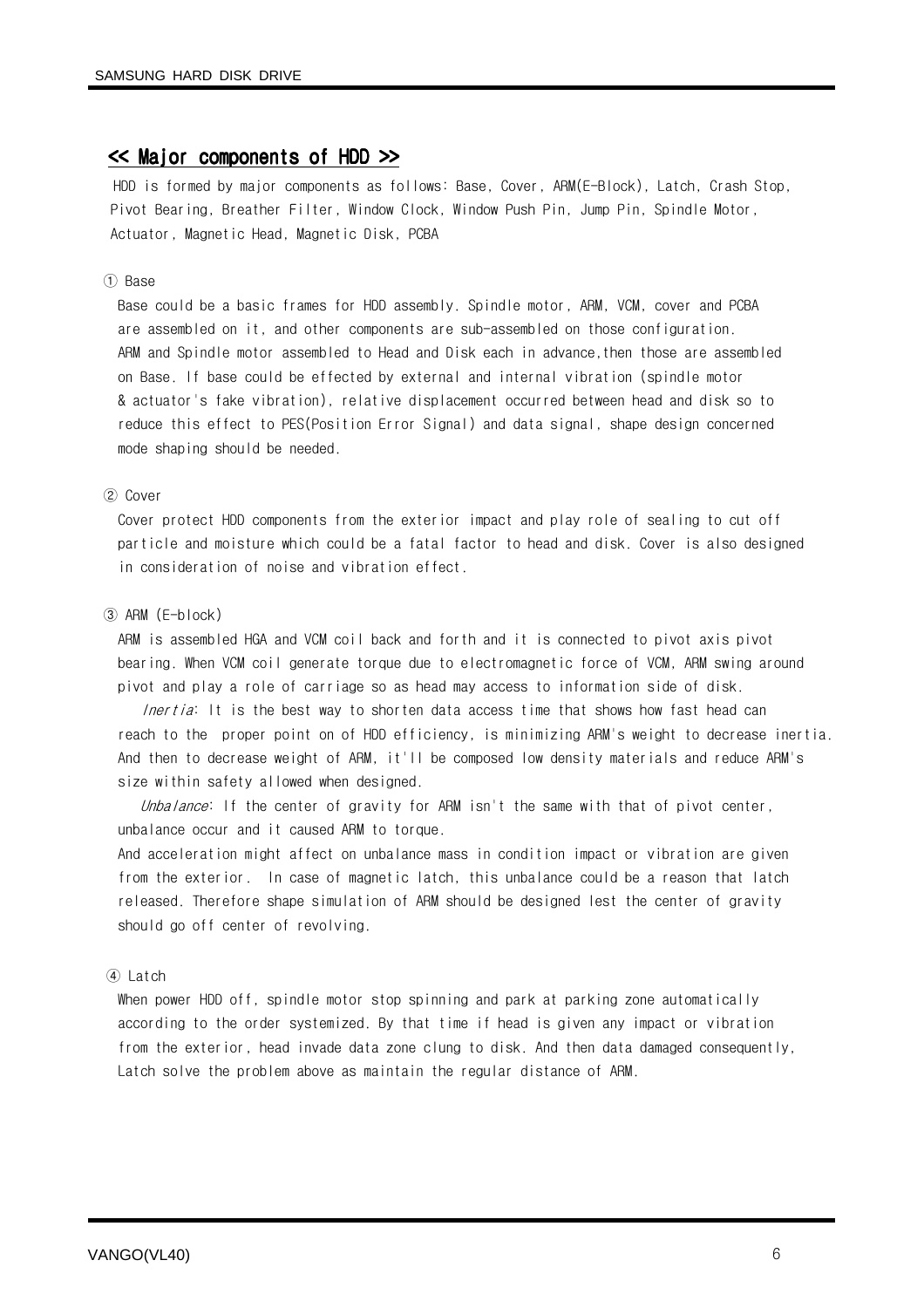### (5) Crash Stop

Crash stop is made of elastic material and weaken a impact of actuator in emergency condition, head getting out of data zone when it move to parking zone or seek.

## 6 Pivot Bearing

Pivot bearing is a roll bearing fixed the center of gyration of ARM. Inner Race is fixed by screw after being connected to Base pivot and outer Race is fixed by retaining ring after being connected by ARM's hole and make the ARM's revolving movement actively.

## 7 Breather Filter

In the interior of HDD, air flow is formed by the spinning disk in high speed and pressure distribution occurred. This pressure is lower than atmospheric pressure of the exterior of HDD and due to this, the outside air inflow into the interior caused contamination. Breather filter fixed in inflow plug induce clean air and help air circulation.

#### 8 Window Clock

Head must know the data's location information to access data on disk. Servo write is a process of recording information disk. To record information, we make hole that head for servo write can enter the interior of HDD and this hole is window clock. This hole is closed with sealing label after done servo writing, be careful not to be occurred inner contamination due to label's injury.

## 9 Window Push Pin

Head should be controlled to move on disk at a regular track pitch interval rate during servo writing. ARM is torqued by VCM continuously and was controlled each track's moving using push pin. Window push pin is a hole for this, the pin could enter interior of HDA and be careful contamination caused by label's injury because this hole is closed by sealing label after done servo writing.

## 10 Jump Pin

During installing, HDD need setting of pin organization in the next according to the drive running mode: master drive in single system, master drive in dual system, slave drive in dual system.

### 11) Spindle Motor

Spindle motor is a sort of small motor which can change electric energy to mechanical energy utilizing for magnetic field. When the current of stator's coil formed by electromagnet is on, magnetic power occur between stator and rotator. (repeal occur between same pole and attract occur in case of different pole) This power can make rotator revolve and we should keep on changing the magnetic pole of the stator to maintain rotate at regular speed. To progress this function, we deduct rotation speed and circuit for controlling needed. It is possible to control the current flow and time interval with Hall element and MR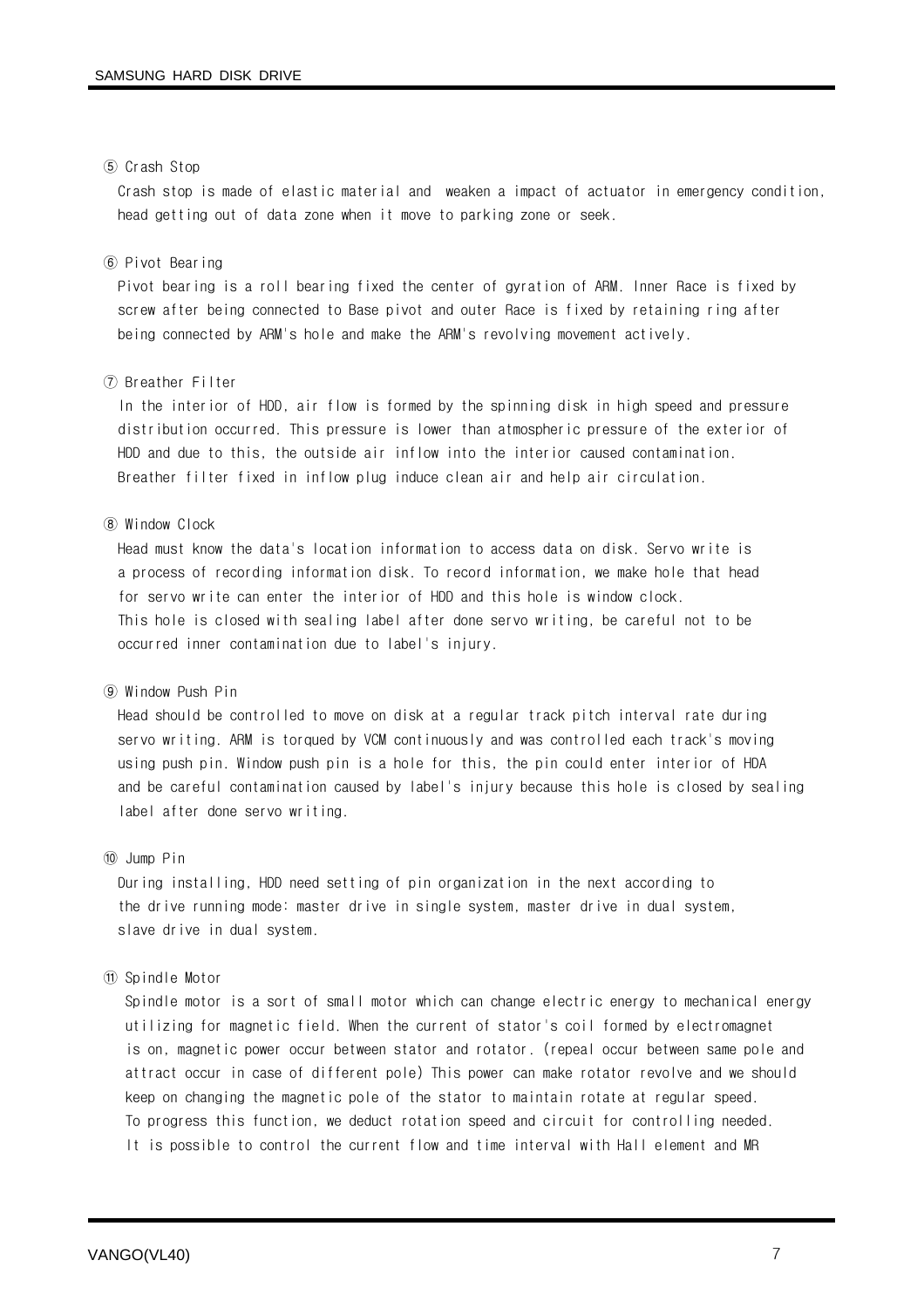element (these are sensitive to voltage change). The magnetic disk of hard disk is running by DC Brushless direct drive motor directly. Brush has long life and high reliability because it doesn't have belt. Recently we use flat motor to be adopted to the request of minimizing. The rotation bearing is supported by ball bearing, this is not keeping high speed spinning but also reducing resistance even eliminating and this make the acceleration better. The life of hard disk is up to the durability of this bearing supporting revolving axis. Spindle motor rotate a disk media at regular speed. This device start to rotate as soon as put power on and no matter what HDD read or write data, spindle motor always revolve. Besides accurate reading from the media point of view is possible when maintain the constant speed within 0.1%,rotation error. The control circuit of spindle motor receive the index data from the spindle motor or media at every spin and check whether constant speed persists or not then revise the speed. Spindle motor is applied to DC brushless motor.

#### (12) Actuator

Hard disk has 2 disks so it has 4 written sides, and each side needs each written replay device, 8 heads needed. This 4 heads can't work independently. Each head is connected with one carriage and set as running altogether. For example, one head move at tenth track and then the rest come to move at the same track. Retrieval(information searching) is a moving the head to track properly. The faster searching speed, the better for a quick access. It is profitable to use voice coil motor for a fast searching speed. Making narrow the width and interval of track is for HDD capacity improvement so we can build more tracks on written side so searching movements in head become subtle. Therefore servo control the decision of HDD location. Magnetic disk is put standard signal for location marking from the manufacturing step. Head read this to find the relative difference then run motor mediate the head's location

## (13) Magnetic Head

Magnetic field is formed around the conduct on passing electric current to conductor and the direction and size of magnetic field are decided by those of an electric current. Magnetic head build a minute gap in core (formed by ring) and pass an electric current then strong magnetic leakage are occurred around gap thus magnetic particles of media vary the direction according to the that of current: this is called recording. On the contrary, a process induce magnetic signal to electric signal is called reading(decipherment).

14 Magnetic Disk

Recording carrier become a permanent magnet according to applying magnetic material to the surface and change the magnetization direction of a electromagnet and it is possible to store information during long term.

## (15) PCBA

PCBA is a circuit element concerning about HDD running and constructed in engine IC, COMBO IC, read/write IC, ROM , and sort of chip etc.

- Engine IC: contained RAM&Interface IC and exchange information to computer.
- COMBO IC: Controlling spindle motor & VCM running when HDD power on.
- Read/Write IC: read/write of HDD
- ROM: Checking HDD basic function and management basic spec.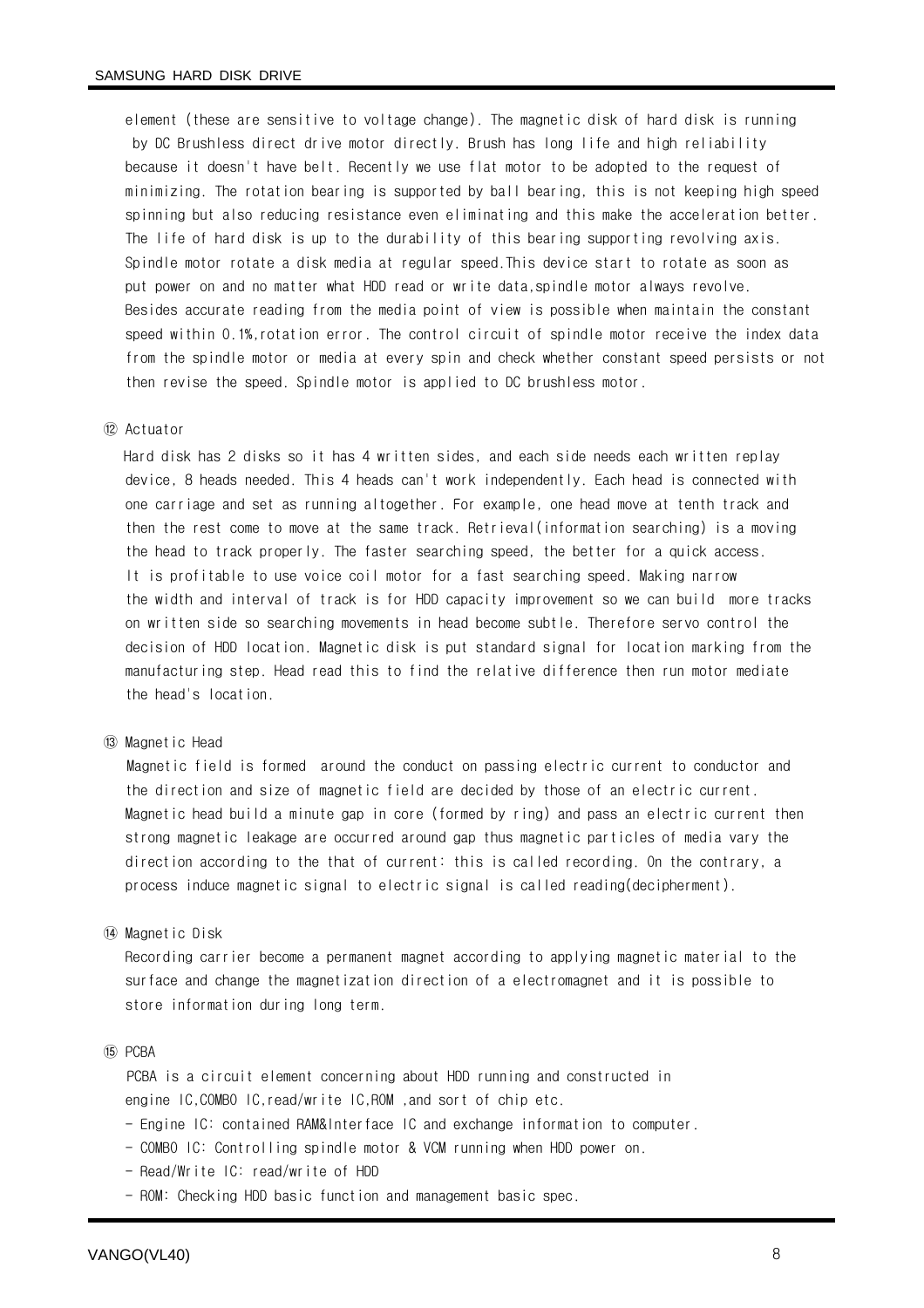## 5. Maintenance Cylinder Configuration

| Contents         | Disk Location           | Sector Size    | Header          |
|------------------|-------------------------|----------------|-----------------|
| <b>IDFY</b>      | 0, 0,<br>$\overline{1}$ | $\mathbf{1}$   |                 |
| <b>SKEW</b>      | 0, 0,<br>$\overline{c}$ | $\mathbf{1}$   | <b>SKEW</b>     |
| <b>SNTBL</b>     | 0, 0,<br>3              | $\mathbf{2}$   |                 |
| <b>BISPT</b>     | 0, 0,<br>5              | $\overline{4}$ |                 |
| CRITERIA         | 0, 0, 11                | $\mathbf{1}$   |                 |
| <b>FINALTST</b>  | 0, 0, 12                | 8              |                 |
| <b>TLIST</b>     | 0, 0, 30                | $\overline{c}$ | <b>TRACKS</b>   |
| <b>ALIST</b>     | 0, 0, 66                | 5              | (REAS)          |
| <b>CTBL</b>      | 0, 0, 80                | 8              | ARCO            |
| SMART            | 0, 0, 90                | 6              | SMARTMEM        |
| SEL              | 0, 0, 91                | $\mathbf{2}$   |                 |
| ARCOTBL2         | 0, 0, 171               | 8              | ARCO            |
| PRML             | 0, 0, 181               | 8              |                 |
| <b>MRSKEW</b>    | 0, 0, 189               | $\mathbf{1}$   | <b>MRSKEW</b>   |
| <b>MRTUNE</b>    | 0, 0, 189               | 3              | SS              |
| SMTBL            | 0, 0, 192               | $\mathbf{1}$   | SM              |
| <b>UNITABLE</b>  | 0, 0, 197               | $\mathbf{2}$   | <b>UNITABLE</b> |
| LATCHFRC         | 0, 0, 205               | $\mathbf{1}$   | <b>SL</b>       |
| <b>ERRTRK</b>    | 0, 0, 217               | 1              | <b>ERATETST</b> |
| <b>ERRZN</b>     | 0, 0, 218               | $\mathbf{1}$   | <b>ERATETST</b> |
| <b>ERRDRV</b>    | 0, 0, 219               | -1             | <b>ERATETST</b> |
| <b>SETMAX</b>    | 0, 0, 233               | $\mathbf{1}$   | <b>SETMAX</b>   |
| MRTUNEMT         | 0, 0, 251               | 24             | <b>MRTUNEMT</b> |
| SRTDATA          | 0, 0, 280               | $\mathbf{1}$   |                 |
| SRTSRVO          | 0, 0, 281               | 1              | SDF_CNT         |
| <b>VLIST</b>     | 0, 0, 299               | 1              | [SRVO]          |
| <b>VLIST</b>     | 0, 0, 300               |                | 16 [SRVO]       |
| <b>SLIST</b>     | 0, 0, 400               | $\mathbf{1}$   | $<$ SLIP>       |
| <b>SLIST</b>     | 0, 0, 401               | 128            |                 |
| GAIN             | 0, 0, 691               | $\mathbf{1}$   | GAIN            |
| WB_LOG           | 0, 0, 692               | $2^{\circ}$    | WB_LOG          |
| ATW_LOG          | 0, 0, 694               | $\mathbf{1}$   | ATW_RLT         |
| PARAM            | 0, 0, 696               | $10$           |                 |
| TMPRTR           | 0, 0, 746               | 1              | CAL_TEMP        |
| <b>BRSLT</b>     | 0, 0, 10                | $\mathbf{1}$   |                 |
| <b>RCOSCRIPT</b> | 0, 0, 156               | 4              | R <sub>2</sub>  |
| <b>TPIWRW</b>    | 0, 0, 332               | 4              | TPI_WRW         |
| <b>BPI</b>       | 0, 0, 351               | $\overline{4}$ | <b>BPI_TEST</b> |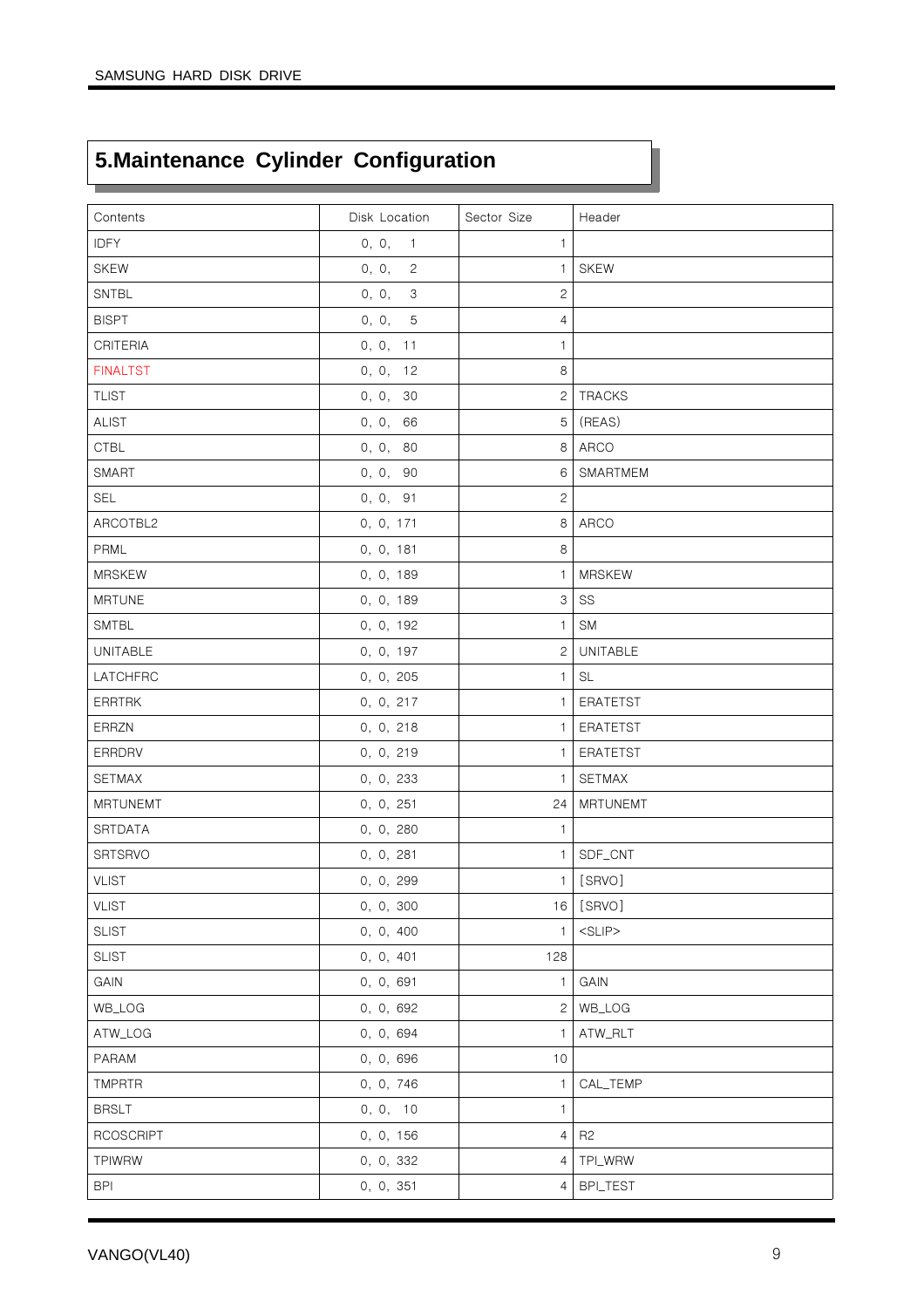## 7. How to use HUTIL Program

## 1) Before you start

HUTIL support from Voyager11P to VERNA series. (HUTIL 1.09 version) (HUTIL has been upgrading constantly whenever new model comes out.) - Preparation before use Diskette or HDD containing HUTIL.EXE should be boot-up to MS-DOS mode, that is, should be contained 10.SYS. MSDOS.SYS.COMMAND.COM (10.SYS. MSDOS.SYS: hidden file). And also HUTIL.CFG is required.

## 2) Explanation of each menu

OPTION - ABOUT HUTIL : Version of HUTIL.

OPTION - DOS SHELL: Execute DOS Shell. If you want back to HUTIL, input EXIT.

EXIT TO DOS : End HUTIL program.

OPTION - DRIVE INFORMATION: Open the information window about the target HDD.

Press ESC to close.

TEST - READ ALL: Display error list when error is occurred after reading whole cylinder.

Message will be appeared if the test time delay is over 20 seconds compared with other normal HDD. In this case, HDD may have problem. (Progress sequential read test from cyl. #0 to the last cylinder. No Defect Free. - Refer to attachment below.)

TEST - READ FROM: Read from the designated cylinder and head to the last cylinder. Press ESC to stop in the middle.

TEST - WRITE ALL: Write 00h on all cylinder except maintenance cylinder.

All data will be removed. (Even partition table, boot sector & FAT) TEST - WRITE FROM: Write from the designate cylinder and head to the last cylinder. INFORMATION - NEW DEFECT LIST : View the error list in memory.

TEST - BURN IN: Download burn-In script to HDD.

TEST - DEFECT FREE : Progress after **Read Drive** command.

Defect free operation for the defects in the error list.

TEST - SHORT TEST: Menu for random read test, no defect free test.

TEST - LONG TEST : Read test from the first cylinder to the last in order,

no defect free test.

TEST - LONG TEST & DF : Current auto test. Check defect and defect free during read test and examine defect free again.

INFORMATION - NEW DEFECT MAP: Show defect on drive in graphic mode. These defects are invisible because of done then these are added after defect free done

B/I & Read test or Auto test separately.

INFORMATION - GROWN DEFECT MAP: Show the defects in graphic mode during HUTIL program.

Moving along cursor with up/down arrow key, these keys are indicated the location of defects in the right list on disk. This location is agreed with the real location because skew was concerned in that already.

The color of an arrow is agreed with those of head in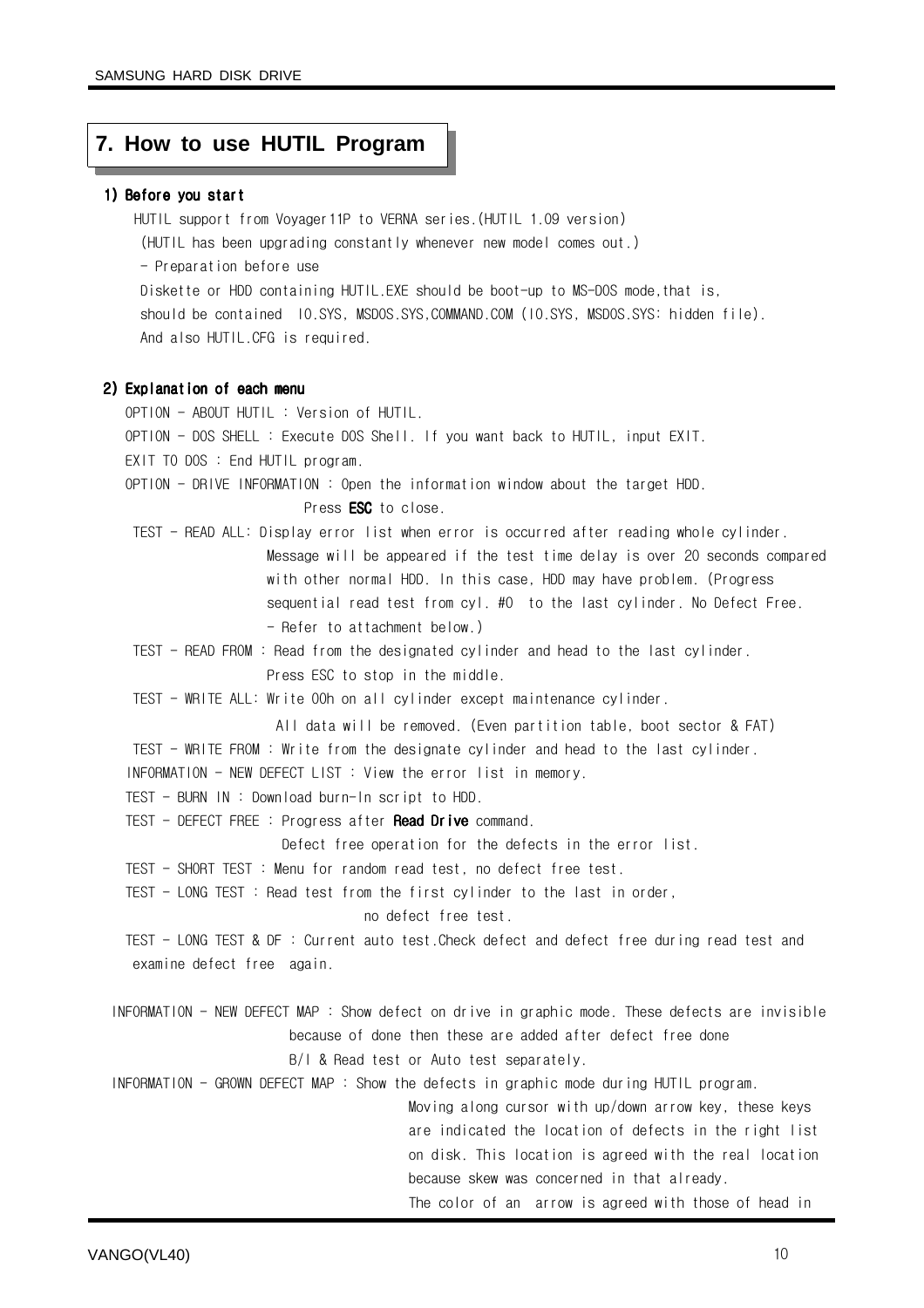$*$  This function is applying to Voyager10,11,11P currently and this function can't show the inis function is applyi<br>defects during process.

## 3) The others

## - Difference of read test and auto test

- U**ltierence of read test and auto test**<br>ifference from HUTIL user, refer to supplement )
- (DITTerence from HUTIL user, refer to supplement )<br>① How to Read All/From Test: In "read all test" case, only show error status on screen not to est. In tead all test case, only snow error status on screen not to<br>progress D/F(defect free) but to read. This method is available for test progress D/F(defect free) but to read. InIs method is available fo<br>in case of lots of set because we can save D/F time if defects are occurred

 $*$  In case of S/C in Europe(All-in), progress the test by using read test(F2).

in case of S/C in Europe(Ail-In), progress the test by using read test(FZ).<br>First, progress "all read" and if defect is occurred during progress, decide failure or rirst, progress- all read- and it detect is occurred during progress, decide tallure or<br>B/I judgment quickly to select set promptly in state fail limit and B/I limit are decided B/I juagment quickly to select set promptly in state fail limit and B/I limit are declae<br>according to defect numbers. This progress is available for test in case of lots of set. according to defect numbers. Inis progress is available for test in case of lots of s<br>A weak point is that limit is hard to be decided because LED user judge "pass" or B/I A weak point is that i<br>"failure" for himself.

- railure for nimself.<br>Kennes in case of S/C in Europe(All-in) & Pass standard of EDC in case of S/C in Europe(All-in)
	- $r$ ass standard of EDC in case of S/C in Europe(ATT-In)<br>: Progress test  $\Rightarrow$  defects are occurred no more than 0 ~ 4  $\Rightarrow$  progress D/F  $\Rightarrow$ judge "pass".
	- . Progress test  $\Rightarrow$  detects are occurred no more than 0 ~ 4  $\Rightarrow$  progress D/F  $\Rightarrow$ Jud<br>- Standard of B/I test: Progress test $\Rightarrow$  defect is occurred less than 5 ~ 200  $\;\Rightarrow$ - standard of B/I test: Progress test=<br>judge B/I test after B/I down loading.
	- ' /1  -.  T 
	  1 + D@@ T 
	1
	- Fallure standard: Progress test  $\Rightarrow$  detect is occurred more than 200  $\Rightarrow$  tallur<br>(little bit differ from real case because the standard is a example which HUTIL (TITTIE DIT differ from real case because th<br>user progress the test after data analysis.)
- user progress the test after data analysis.)<br>2) How to Short/ Long Test : Head check  $\rightarrow$ PES check  $\rightarrow$ M/C check  $\rightarrow$ media check
- reprendent is occurred during media test, progress D/F keeping on test progress.<br>If defect is occurred during media test, progress D/F keeping on test progress.
- r defect is occurred during media test,progress b/F keeping on test progress.<br>In case of Auto test, failure code is appeared on screen so failure is judged commonly.
- in case of Auto test, failure code is appeared on screen so failure is judge<br>It takes lots of times because defect is progressed whenever error occurred.

 $*$  Two methods above have weak and strong point both, so apply these to proper condition.

## - Standard of failure judgment (Auto test)

**Standard of**<br>① Head Check

Write Head: All heads are progressed to write at the last cylinder (ID region).

If it is fail to write due to cylinder error, progress again in the next inner cylinder. Record failure status to the corresponding head after progress error check to all 10 cylinders.( e.g.: Head  $0 \rightarrow$ Fail, Head 1  $\rightarrow$ Pass ... )

- $\odot$  Read Head: Seek 100 cylinders per OD, MD, ID regions  $\rightarrow$  remark "failure" if error occurred in 3 times per region. ( Judge failure by reading not the whole cylinder but servo sector only because it is apt to mistake failure to head failure due to scratch)
- 2 PES Check (PES, RCO, Mechanism)
- : Compare PES value from the first cylinder starting OD(except MC ),MD,ID region to the 3rd cylinder. (Check 30 times per 1 cylinder)  $\rightarrow$ Remark "failure" when error occurred more than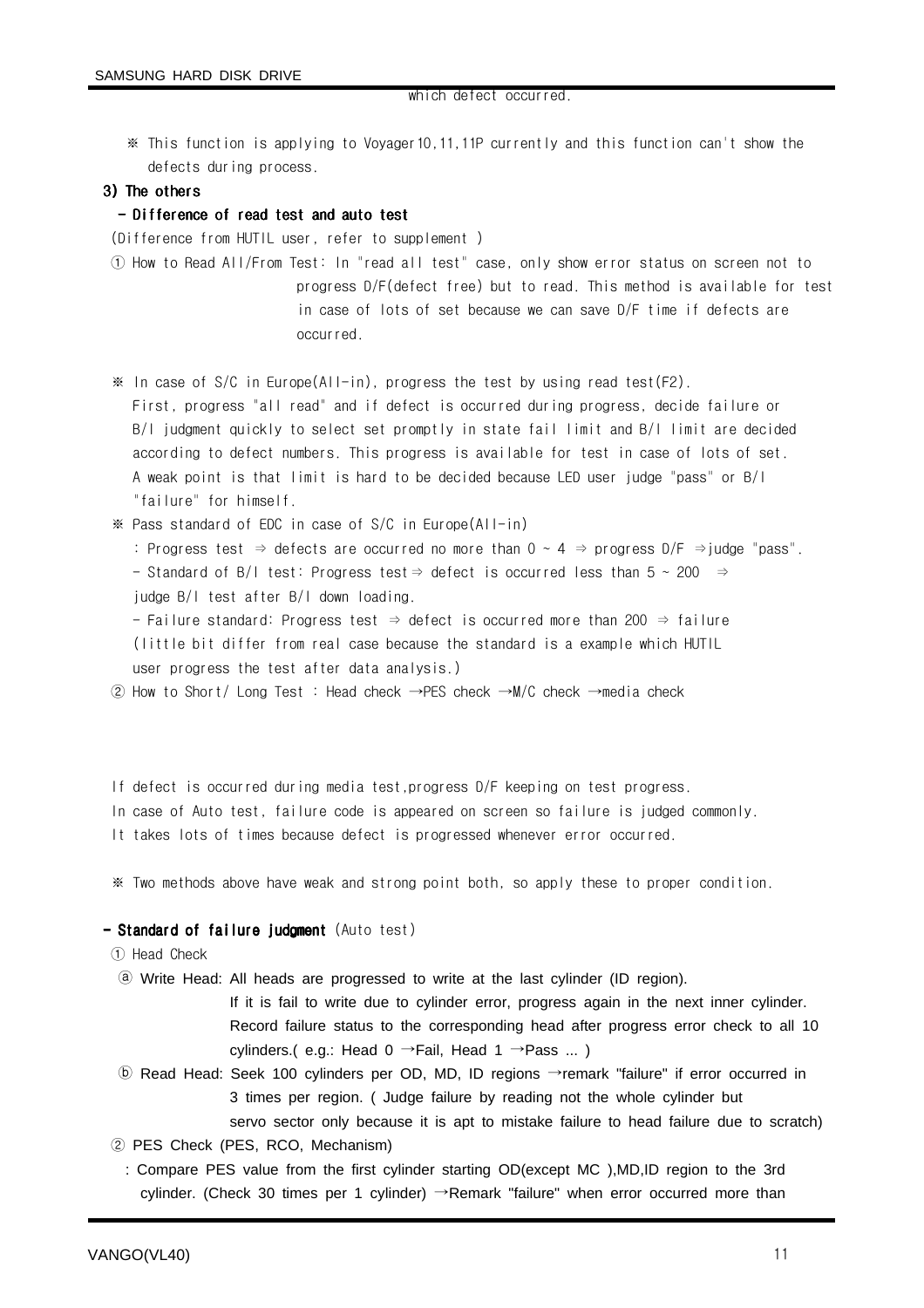3 times per 1 cylinder.

- 3 Maintenance Cylinder Check(M/C): Read Maintenance cylinder from the number of 0 to the last.  $\rightarrow$ In case of "MC", remark "failure" when error happened in one time.
- (4) Media Check
	- : Read from OD to ID region same as the existing read test function and progress "D/F" whenever defect occurred.
- Auto Defect Free: Reading along OD to ID region, progress "D/F" promptly if defect occurred. Read the next sector if no defect occurred and progress D/F if defect occurred. When we don't have any more cylinder space for D/F, stop progressing D/F and then remark defect status for the next 30 defects occurred from the D/F stopping location.
- Remark failure:
	- If the number of defects are same in OD,MD,ID region
	- $\rightarrow$ remark failure in order of OD > MD > ID.
	- If the number of defects are different in OD,MD,ID region
		- remark failure in region have the most defects among OD,MD,ID region
			- $\Box$  Continuousness: Continuous scratch more than 15 cylinders
			- □□divergence: Divergent scratch less than 15 cylinders
- Test OK: Remark "Test OK" if no problem occurred when test done.
	- If it passed due to D/F, remark "Defect free by pass~" and show the corresponding failure region in the below. At this time, input the code of failure region shown and the control code 'is a "Defect controlled".
	- Display Read time with checking during Read test, (Stop reading if expecting read time exceeded +10 when 50 % tested.)

## 7) HUTIL Error message

1) Error messages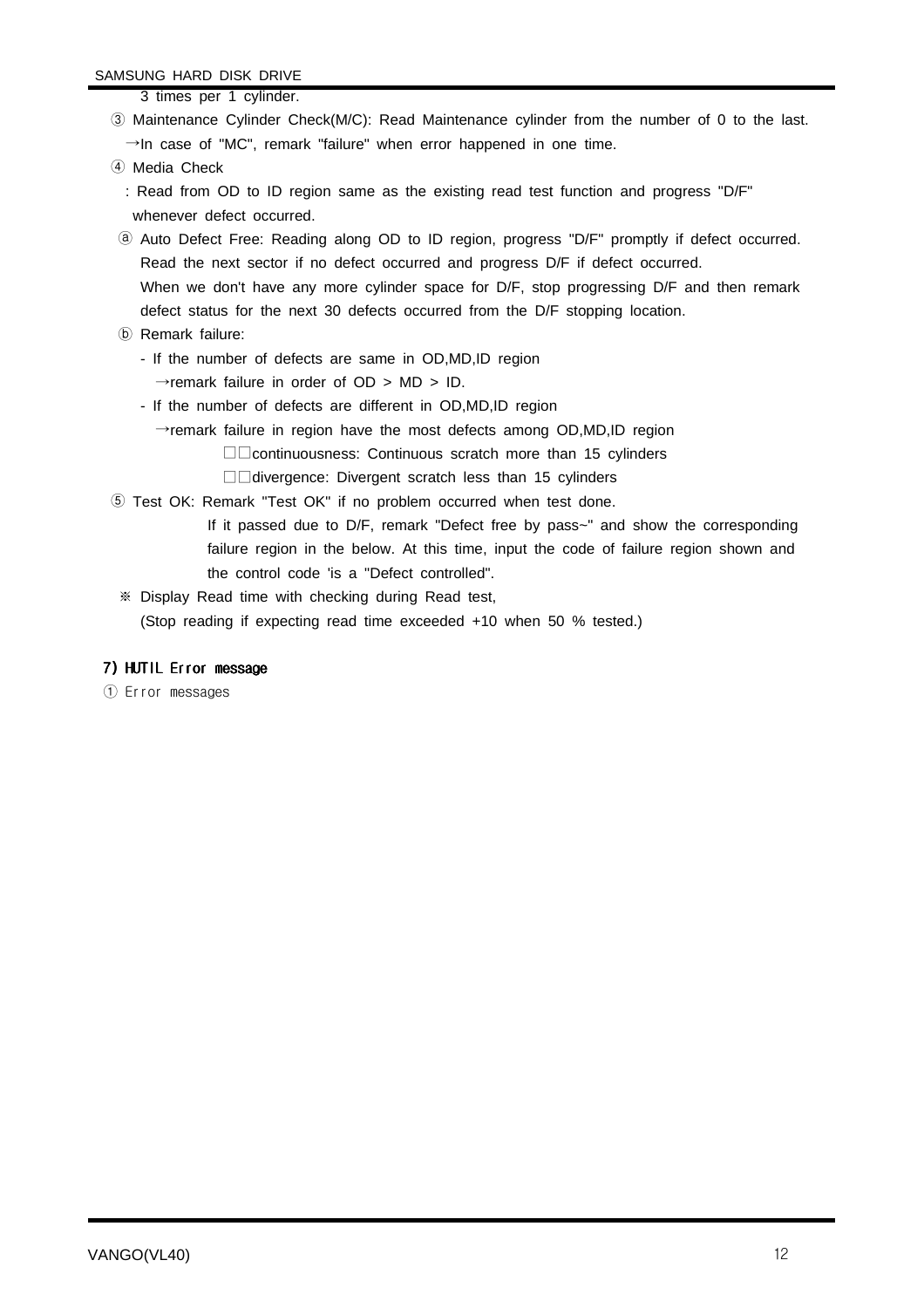- ECC ERROR: Where the data was written (data writing dimension in sector, data zone) occur physical damage (hard related error: disk ding by head caused by impact and vibration) or logical damage. (soft related error: error is occurred during writing) Logical error(damage) could be cured by re-writing.

- DATA AM NOT FOUND ERROR: Damaged address mark(AM:current address information of data) among the structure of sectors, containing the logical and physical defect.

- ABORTED COMMAND: Message when HDD can't recognize the fixed order in program. (PCBA failure or HDA failure.)

2 Example of disk failure

|                |                | < Error List > |                   |
|----------------|----------------|----------------|-------------------|
| CYL            | HD(Head)       | SEC            | Error List        |
|                | $\mathbf 0$    | 117            | ECC Err           |
| $\mathbf{2}$   |                | 106            | Data Am Not Found |
| $\mathfrak{S}$ |                | 110            | ECC Err           |
| $\overline{4}$ | $\overline{2}$ | 12             | ECC Err           |
| 117            |                | 13             | ECC Err           |
| 120            | $\overline{2}$ | 152            | ECC Err           |
| 159            | 3              | 102            | ECC Err           |
| 170            |                |                |                   |
| 171            |                |                |                   |
| 172            | 3              |                |                   |
| 173            |                |                |                   |
| 174            | $\overline{2}$ |                |                   |
| 190            | $\overline{2}$ |                |                   |
| 191            |                |                |                   |
|                |                |                |                   |

Most of case, defects (cylinder) are sporadic or continuous but if defects are partly -continuous, disk could be judged disk failure.

It is called the continuous defects "scratch" it means that head is scratched the disk side in the direction of arc or straight due to impact or vibration after motor run.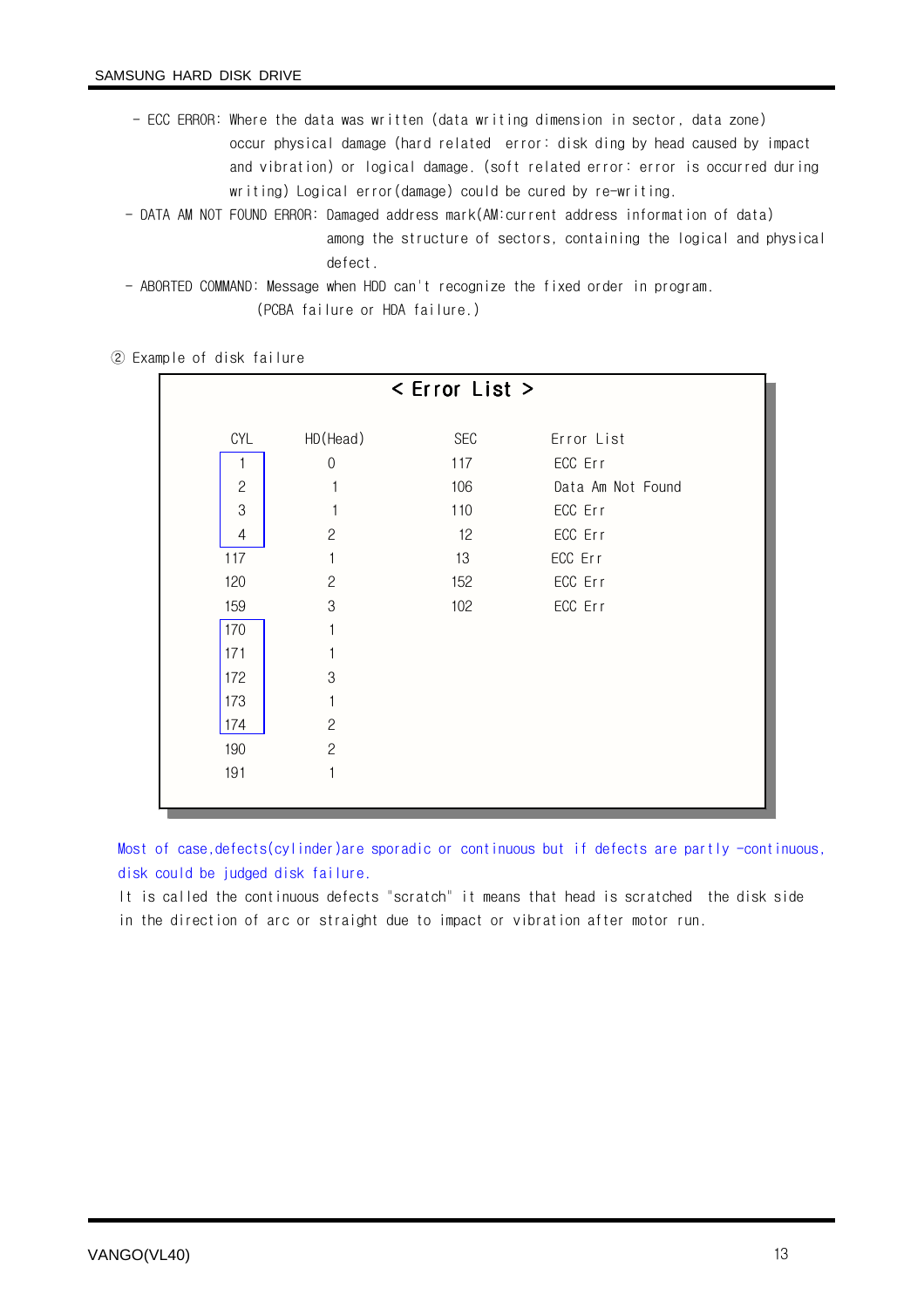|                |          | < Error List > |                   |
|----------------|----------|----------------|-------------------|
| CYL            | HD(Head) | SEC            | Error             |
|                |          | 117            | ECC Err           |
| $\overline{c}$ |          | 106            | Data Am Not Found |
| 3              |          | 110            | ECC Err           |
| $\overline{4}$ |          | 12             | ECC Err           |
| 5              |          | 13             | ECC Err           |
| 6              |          | 152            | ECC Err           |
| $\overline{7}$ |          | 102            | ECC Err           |
| 8              |          |                |                   |
| 9              |          |                |                   |
| 10             |          |                |                   |
| 11             |          |                |                   |
| 12             |          |                |                   |
| 13             |          |                |                   |
| 14             |          |                |                   |

③ Example for Head related failure

.<br>Compared with disk failure,head related failure occur in particular HD(head) from the first compared with disk failure,nead related failure occur in particular HD(nead)<br>cylinder and this is occurred continuously.(it is occurred in two more heads)

cylinder and this is occurred continuously.(It is occurred in two more neads)<br>If failure is continuous, we are confused if it is head failure or disk failure. At this time It failure is continuous, we are confused if it is head failure or disk failure. At this ti<br>read the edge of cylinder again then it is head failure if error still be continuous at the read the edge of cyllnder again then it is head failure if error still be continuous at the<br>particular head and disk failure in sporadic case. And failure occurred with changing cylinder particular nead and disk fallure in sporadic case. And fallure occurred with changing cylinder<br>and head continuously, it is called assembly failure in inner HDA or caused from other problem. nead continuously,<br>A related failure )

|                |                | < Error List > |                   |
|----------------|----------------|----------------|-------------------|
| CYL            | HD(Head)       | <b>SEC</b>     | Error             |
|                |                | 117            | ECC Err           |
| 1              | $\mathbf{2}$   | 106            | Data Am Not Found |
| 1              | 3              | 110            | ECC Err           |
| 1              | 4              | 12             | ECC Err           |
| $\overline{c}$ |                | 13             | ECC Err           |
| $\overline{c}$ | $\overline{c}$ | 152            | ECC Err           |
| $\overline{c}$ | 3              | 102            | ECC Err           |
| $\mathbf{2}$   | 4              |                |                   |
| $\mathfrak{B}$ |                |                |                   |
| $\mathfrak{B}$ | $\overline{c}$ |                |                   |
| $\mathfrak{B}$ | 3              |                |                   |
| 3              | 4              |                |                   |
| 4              |                |                |                   |
| 4              | $\mathbf{2}$   |                |                   |
|                |                |                |                   |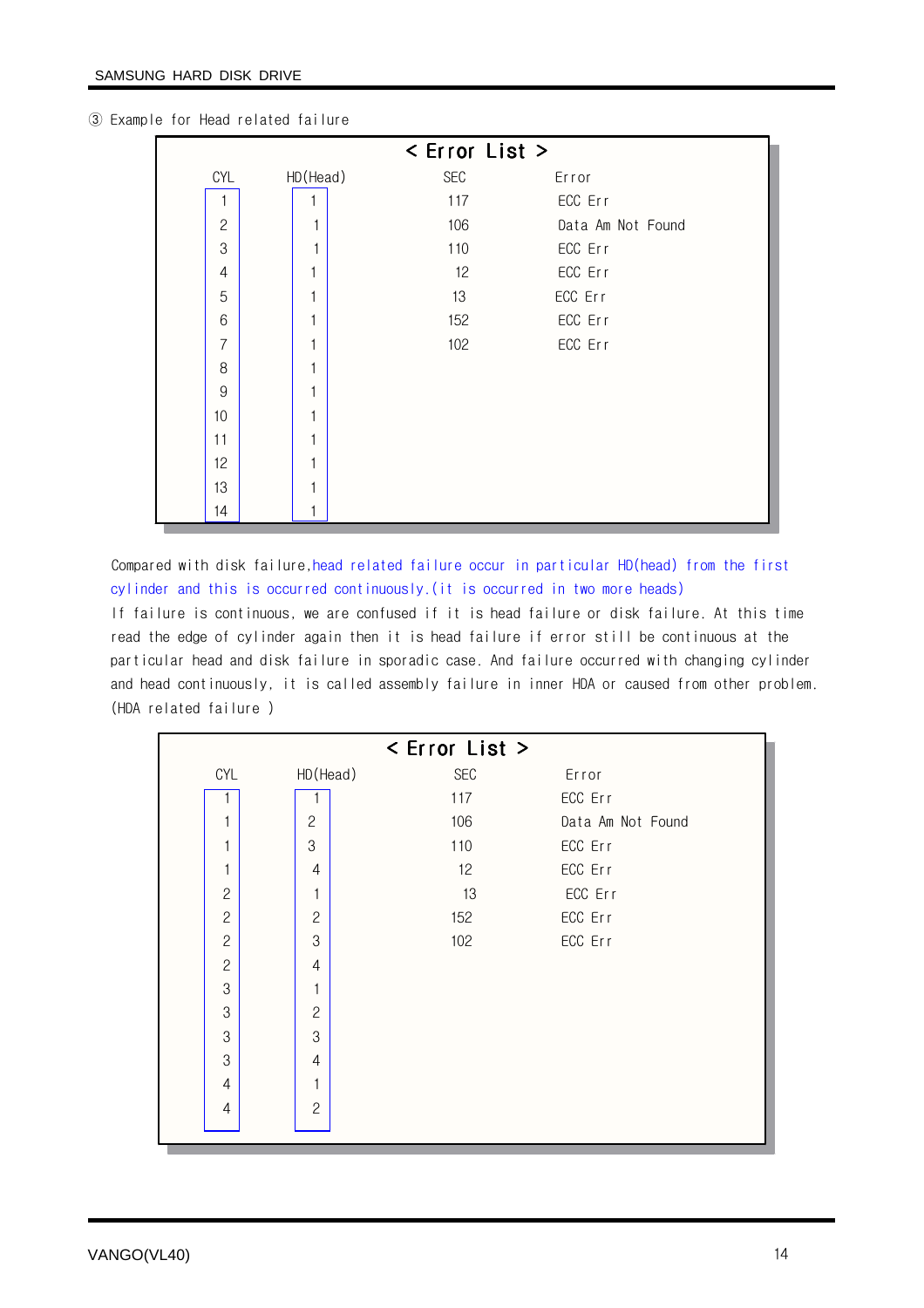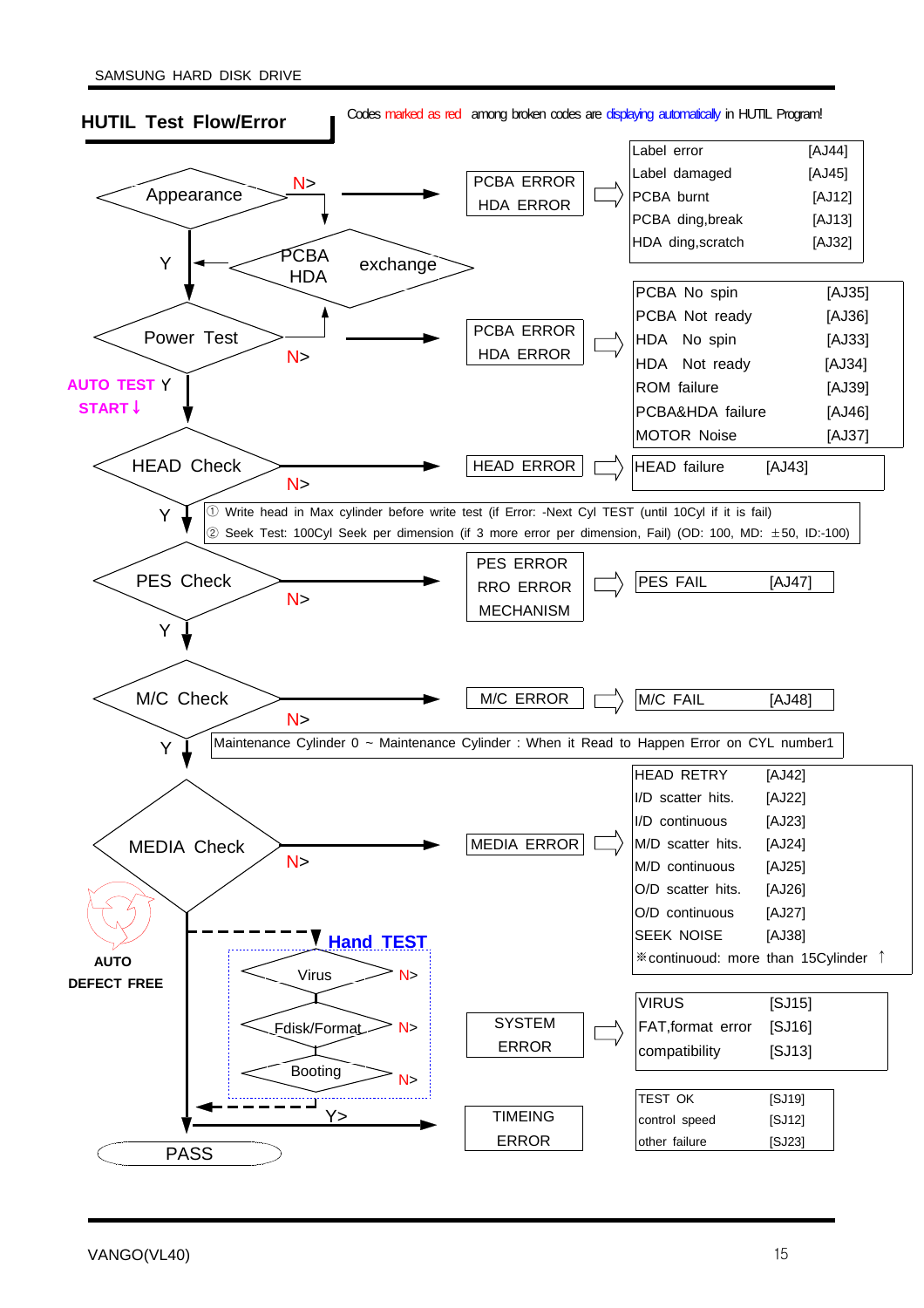|                                                      | <b>CONTENTS</b>                                                                                                                                                                 | <b>SYMPTOMS</b>                                                                                                                                                                                           |
|------------------------------------------------------|---------------------------------------------------------------------------------------------------------------------------------------------------------------------------------|-----------------------------------------------------------------------------------------------------------------------------------------------------------------------------------------------------------|
| NOT READY<br>(NR)                                    | When HDD power on, LED is in on and motor<br>start to drive. At this time head make<br>vibration and start to drive then stop the<br>vibration and led is off at the same time. | Motor doesn't drive.<br>Led is still on/off mode when power on<br>: PCB failure<br>Led is still in on mode and doesn't<br>make any vibration.                                                             |
| DISK DEFECT                                          | Symptoms for damage at disk side                                                                                                                                                | ID, MD, OD failure is occurred in                                                                                                                                                                         |
| $ 0\rangle$                                          | Defect is occurred at the inner part of disk                                                                                                                                    | HUTIL test process rate $0 \sim 33\%$ OD                                                                                                                                                                  |
| <b>MD</b>                                            | Defect is occurred at the middle part of disk                                                                                                                                   | $34 - 66%$ MD                                                                                                                                                                                             |
| 0 <sub>0</sub>                                       | Defect is occurred at the out part of disk                                                                                                                                      | 67~100% ID                                                                                                                                                                                                |
| <b>MAINTENANCE</b><br><b>CYLINDER</b><br>DEFECT (MC) | Part of basic information like defect etc. in<br><b>HDD</b>                                                                                                                     | Maintenance cylinder defect                                                                                                                                                                               |
| SPIN MOTOR                                           | Motor rotate disk and if it is impacted , make                                                                                                                                  | When power on, some irregular noise is                                                                                                                                                                    |
| NOISE(SM)                                            | a big noise due to damage.                                                                                                                                                      | occurred at general motor.                                                                                                                                                                                |
| ERASED TIME                                          | how many times does it cost to progress read<br>test in HUTIL actually                                                                                                          | This is SUFFECTED in drive                                                                                                                                                                                |
| NORMAL TIME                                          | Prescribed read test time by product company.                                                                                                                                   |                                                                                                                                                                                                           |
| AUTO TEST                                            | Read and defect free are progressed<br>automatically.                                                                                                                           | ALT+A Key                                                                                                                                                                                                 |
| DEFECT FREE                                          | Transfer defect on disk into buffer cylinder<br>on disk. Defect isn't available for read/<br>write                                                                              | OD, MD, ID is occurred when defect free error<br>and exceed the capacity to progress defect<br>free. F6 Key                                                                                               |
| <b>READ TEST</b>                                     | Read wether damage on the disk side or not                                                                                                                                      | F <sub>2</sub> Key                                                                                                                                                                                        |
| WRITE TEST                                           | Write the regular data on disk side.                                                                                                                                            | F4 Key                                                                                                                                                                                                    |
| DELETE SYSTEM                                        | Erase all the previous Data entirely at HUTIL<br>test pass product.                                                                                                             | F7 Key                                                                                                                                                                                                    |
| PES                                                  | HEAD is located at cylinder of disk correctly<br>and is tested write , read is available.                                                                                       | HUTIL test PES fail                                                                                                                                                                                       |
| <b>BURN IN TEST</b>                                  | Repeat read, write for with many hours and<br>progress defect free finally for the product<br>confidence.                                                                       | Product which CD,MD, ID defect is occurred in<br>HUTIL test is downloaded(head test)by ALT-I<br>and if it is passed, only power on<br>needed.Repeat led once is pass, fail when<br>fail happen once more. |
| HUTIL TEST                                           | To check defect of HDD, svc tool,<br>read, write, head, pes are manufactured to test<br>defect and this is available for defect free<br>and other variable test.                | Check menu with F10 Key.<br>Refer to HUTIL manual for usage                                                                                                                                               |

## **※** Explanation of terms for HDD repairing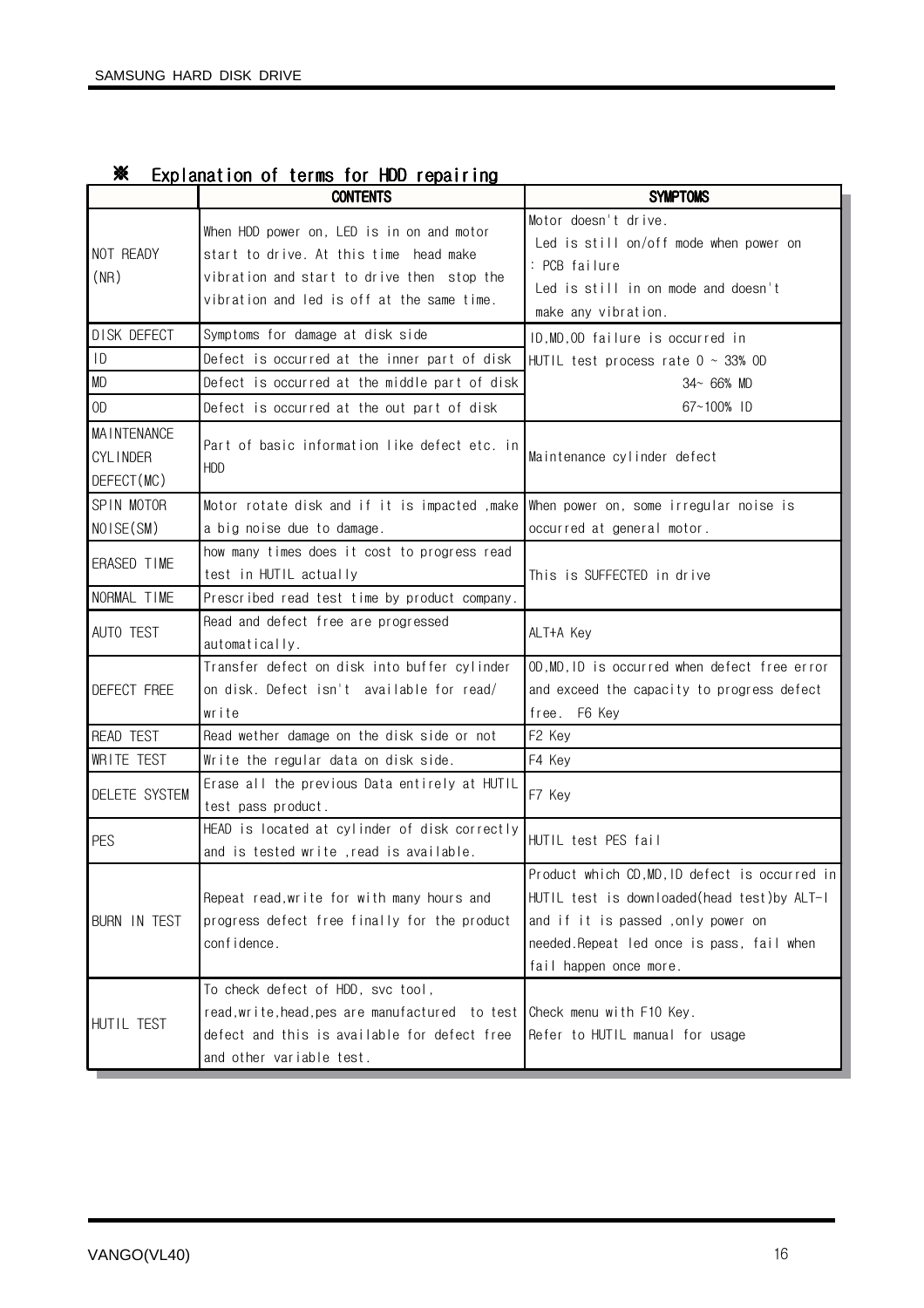## **7. How to progress Burn-In Test**

#### 1) Summary of B/I Test

Progress defect detection and reliability test of HDD according to program written in rrogress detect detection and reliability test of HDD according to program wri<br>maintenance/cylinder in temperature 40±5℃, humidity 50±10% stress condition.

## 2) Progress B/I Test

- ① After progressing Hutil and GEMINI test, progress B/I if small defect or format error occurred.
- $\circled{2}$  A way of detection for HDD defect by reading/ writing the existing written information.

## 3) Flow sheet.

 $\bigcirc$  Down load if small defect like mentioned above occurred.

(Be sure to check download before progress  $B/I$  program. Led off if there is no program down loaded or maintenance/cylinder is unreadable.)

- roaded or maintenance/cylinder is unreadable.*)*<br>a) As Main and B/I Firmware are separate from VG11/VG11+ series, progress test after changing @ as main and b/i Firmware are separate from vull/vull+ series, progres<br>to B/I Firmware before test.( if B/I finished, change main firmware.)
- $(2)$  Check appearance & jumper pin status.

 $(B/I$  test is Led off if jumper pin connection is incorrect.)

- $\circled{3}$  Connect drive to power supply.(same as drive ready.)
- $\Phi$  If drive is progressing burn-in regularly, led blink after ready.
- $\circ$  If drive is progressing burn-in irregularly, led off after ready.
- (Led Off or ready state if the initial state isn't burn-in low or cont-in flow when we check  $B/I$  program by loading burn-in program: written by how to  $B/I$  flow, SETC 0, SETH 0,

SETS 5, (M/C region)

- 6 Mark failure and Led frequency appear when lots of defects are occurred or error in drive is occurred during burn-in test.)
- $\circled{?}$  Led is repeated one time if pass after done test.

(Be cautious because burn-in test time is different by every model)

- $\circledast$  Write end-in flow on maintenance/cylinder if pass after done test and write fail-in flow in fail case.
- $\circledR$  Led blank after write the test result. Pass: repeat one time. Fail: the number of error code.
- 4) Subject of B/I Program

| Progress B/I Program                                         |
|--------------------------------------------------------------|
| - Main order: LED Bilnk                                      |
| : Format                                                     |
| : Change Pattern                                             |
| : Change Sivel Label                                         |
| : Change Retry Count                                         |
| : ECC ON/OFF                                                 |
| : Read Track Reverse                                         |
| : Read Track Forward                                         |
| : Write Track Forward                                        |
| : Write Track Reverse                                        |
| : Random Write                                               |
| : Random Read                                                |
| Record M/C if error happened<br>$\qquad \qquad \blacksquare$ |
| : recording location - from CYL 1, Head 0 SEC 1              |
|                                                              |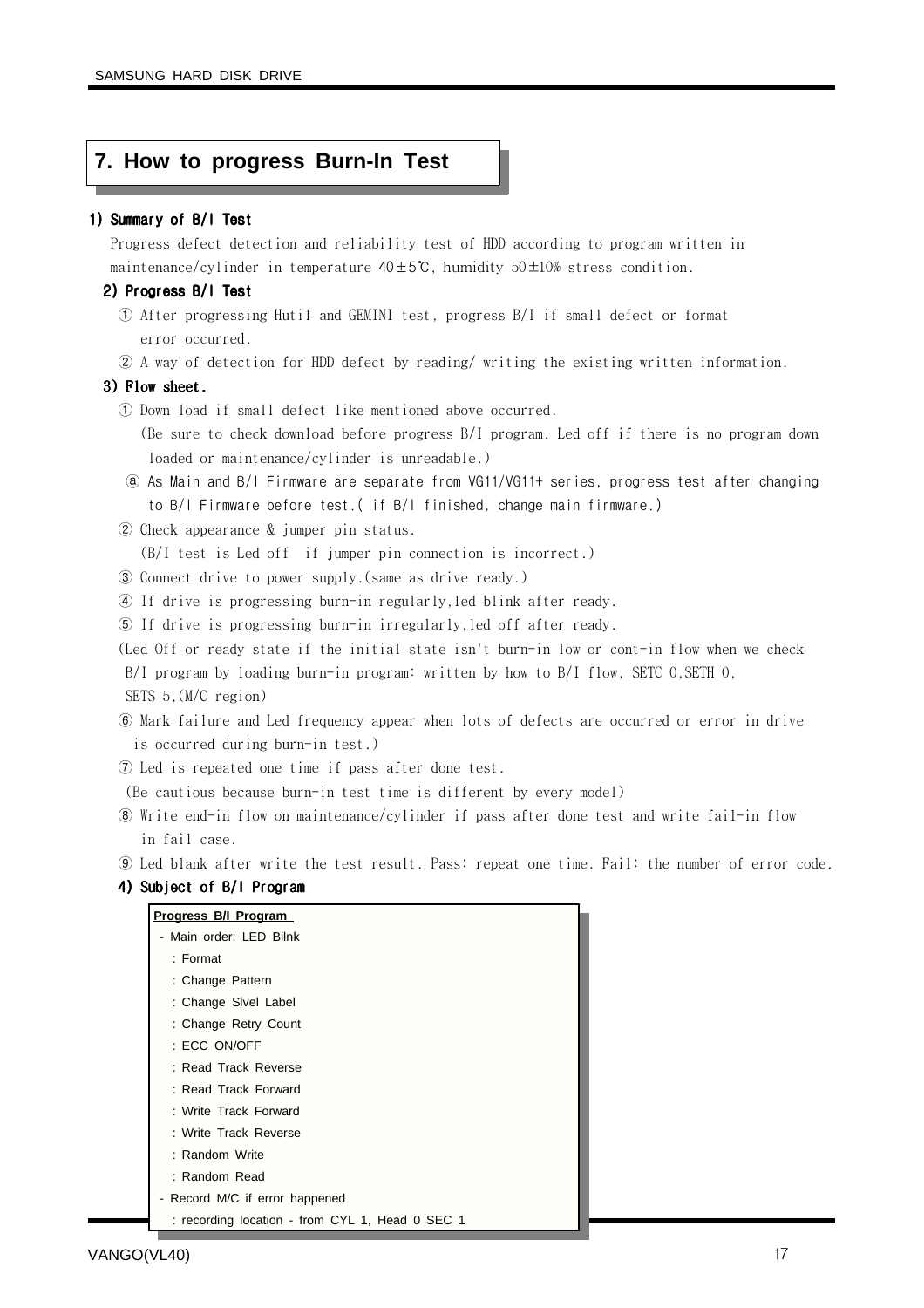| Failure state      | State                        | Method                              | Remarks                          |
|--------------------|------------------------------|-------------------------------------|----------------------------------|
| Jumper pin         | -LED off after               | -Check the location of jumper pin   | ●●DXX:All sorts of jumper        |
| connection         | ready when drive             | and execute to change.              | ●●DCF:Size operation pin         |
| failure            | is connected. (Not           | (The location of jumper pin is      | ●●DSP:Master/slave operation     |
|                    | execute burn-in)             | always in $"$ -C/D".                | ●●C/D:Master/slave operation     |
|                    | Not down load -Led off after | -Don't execute down load            | $-$ Read cyl:0, head:0, sec:5 on |
|                    | ready when drive             | : execute again.                    | Maintenance/cylinder and check   |
|                    | is connected. (Not           |                                     | the burn-in program write        |
|                    | execute burn-in)             |                                     | state.Be sure to be in           |
|                    |                              |                                     | "Burn-in Flow" state if dump.    |
|                    | -Order"Can't~" is            | -Order"Can't~" is occurred during   | 1. INIT 0 2. SETC 0 3. SETH 0    |
|                    | occurred during              | re-progressing in down load         | 4. SETS 5 5. PHRD 1 6. DUMP      |
|                    | progressing down             | state, check the drive burn-in      | - Write location according to    |
|                    | load(ALT-I) in LEO           | state.                              | test result                      |
|                    | program.                     |                                     | $CYL: 0$ HEAD : 0 SEC : 12       |
|                    |                              |                                     | Read Program                     |
|                    |                              |                                     | 1. INIT 0 2. RTRK 3. ADDH 1      |
|                    |                              |                                     | 4.JLUP 2                         |
| <b>MAINTENANCE</b> | -Can't read                  | -Error is occurred in reading       | -Check the error state by        |
| /CYLINDER          | burn-in program              | maintenance/cylinder or no error    | reading cyl:0 head:0 in          |
| read Failure       | so perceive as               | is occurred in writing&formatting   | maintenance/cylinder.            |
|                    | not down loaded              | maintenance/cylinder, progress      |                                  |
|                    | state.                       | pre-test again or down load then    | -Execute one more heads during   |
|                    |                              | execute Burn -in.                   | writing & formatting not one     |
|                    |                              | -If failure is occurred in entire   | head only. (Failure can't        |
|                    |                              | head during writing or formatting   | duplicate if check the same      |
|                    |                              | check out after changing PCBA.      | head )                           |
|                    |                              | -If defect is occurred, catch hold  |                                  |
|                    |                              | of failure symptom and failure      |                                  |
|                    |                              | degree then progress                |                                  |
|                    |                              | operation, execute servo write      |                                  |
|                    |                              | change disk.                        |                                  |
|                    |                              | (process in head office.)           |                                  |
| LED failure        | -Drive is ready              | -Due to led specific $&$ imperfect  |                                  |
|                    | regularly but                | soldering - change PCBA then        |                                  |
|                    | only led can't               | repair.                             |                                  |
|                    | run.                         |                                     |                                  |
| PCBA failure       | -NO power state              | -Execute again after changing PCBA. |                                  |
| Power cable        | $-0$ ff condition if         | -Short occur when it is connected   |                                  |
| failure in         | power cable is               | drive to power cable, then come to  |                                  |
| burn-in rack       | connected to                 | off so unplug power cable and       |                                  |
|                    | drive.                       | reconnect in 30 second.             |                                  |

Т.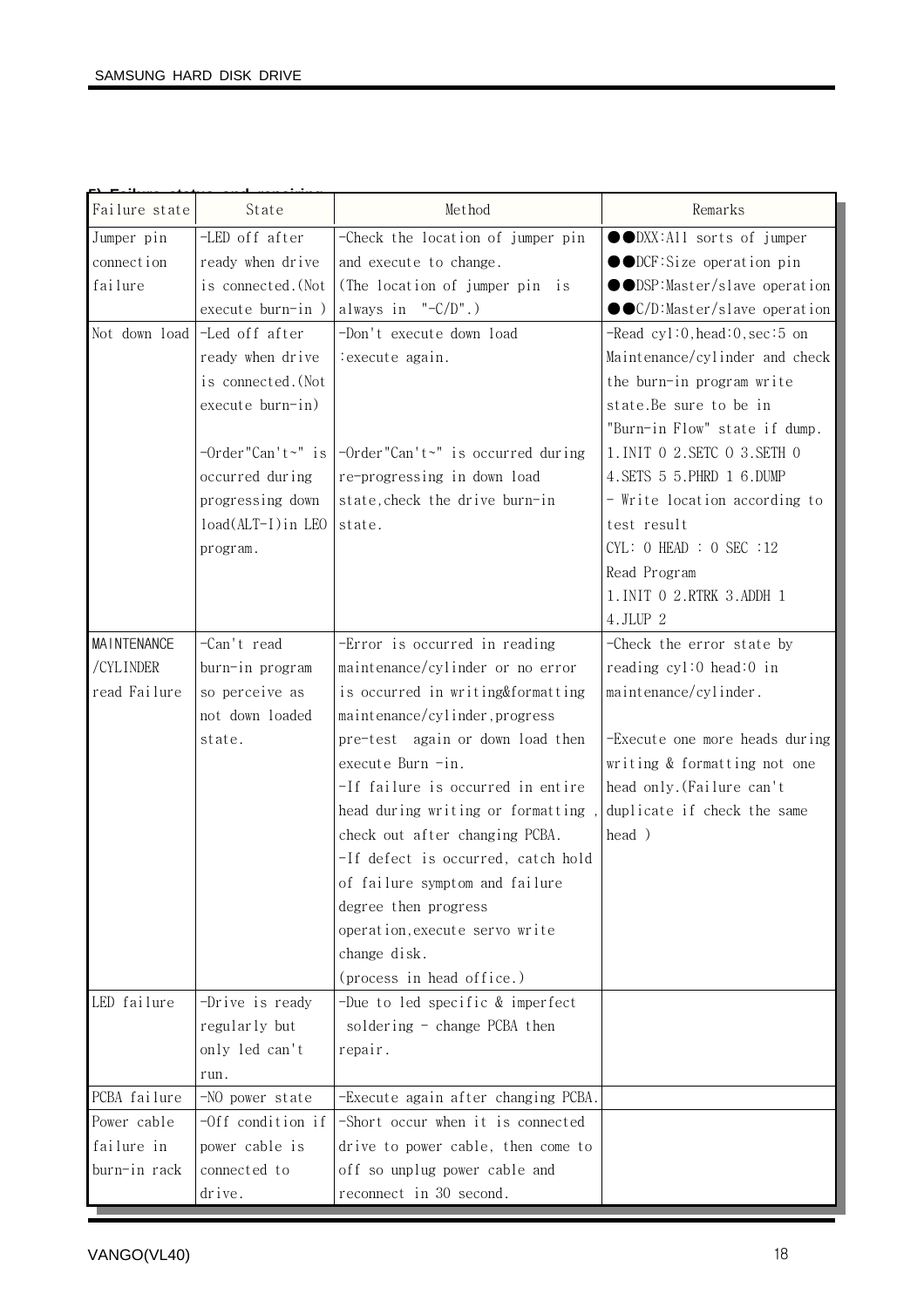## 8. Caution

\* Hard disks are very fragile electro-mechanical devices, which are very sensitive to external shock and vibration, therefore be careful when you use not to be impacted and broken by static electricity.

## 1) Handling Damage example from impact

- 1) If you move HDD while it is running: Spindle motor of the interior in HDD start to spinning at high speed as soon as power on. Accordingly, if you move HDD without fixing previously when power on, head is possible to collide disk and at this time floating particles occur. And these particles damage to disk then cause failure.
- 2) If you dropped or knocked HDD: If you dropped or knocked HDD even though while it isn't running, head collide disk due to vibration of ARM and at this time floating particles occur. And these particles damage to disk then cause failure.

## 2) Damage example for static electricity

① Man is easily charged with electricity so if we handle PCBA of HDD, the high-voltage affect on IC or circuit and this become a failure cause.

## 3) Unconsciousness characteristic of product

① Keeping the interior of HDD stainless make work regularly without particle of head or disk therefore the interior of HDD is configurated in clean room, after done configuration all cracks through the exterior are sealed by label so if user doesn't recognize this characteristic, disjoint the HDD or remove Label or loose Screw could be a failure factor caused by polluted particle.

## 4) Caution in center

- ① There is such case that failure set is arrived in head S/C attaching label written failure name to PCBA or the connecting part between cover of HDD and base after screen about failure set receipted in center. In this case we have difficulties in repairing because we can't remove label. It still looks like failure appearance after done repairing in case of attaching to PCBA and if attaching label to the connecting part of cover and base, we can't open cover when we need to separate and repair in clean room. Consequently be sure to mark failure name in cover only.
- 2) Packaging requirement1: Be sure to pack with anti-static bag, forwarding to the head S/C as well as sending to customer after done preparing is the same. HDD is very fragile electro-mechanical devices mentioned above, if we don't keep this, failure is getting worse while forwarding.
- 3 Packaging requirement2: Be sure to put HDD in direction of 40 pin connect lower certainly. Follow the example form of the head S/C package model. In corrugated card board box,20 block-formed sponges is in the box. Then HDD, piled anti-static bag in each partition, lay in the sponge 40 pin connect is lowered.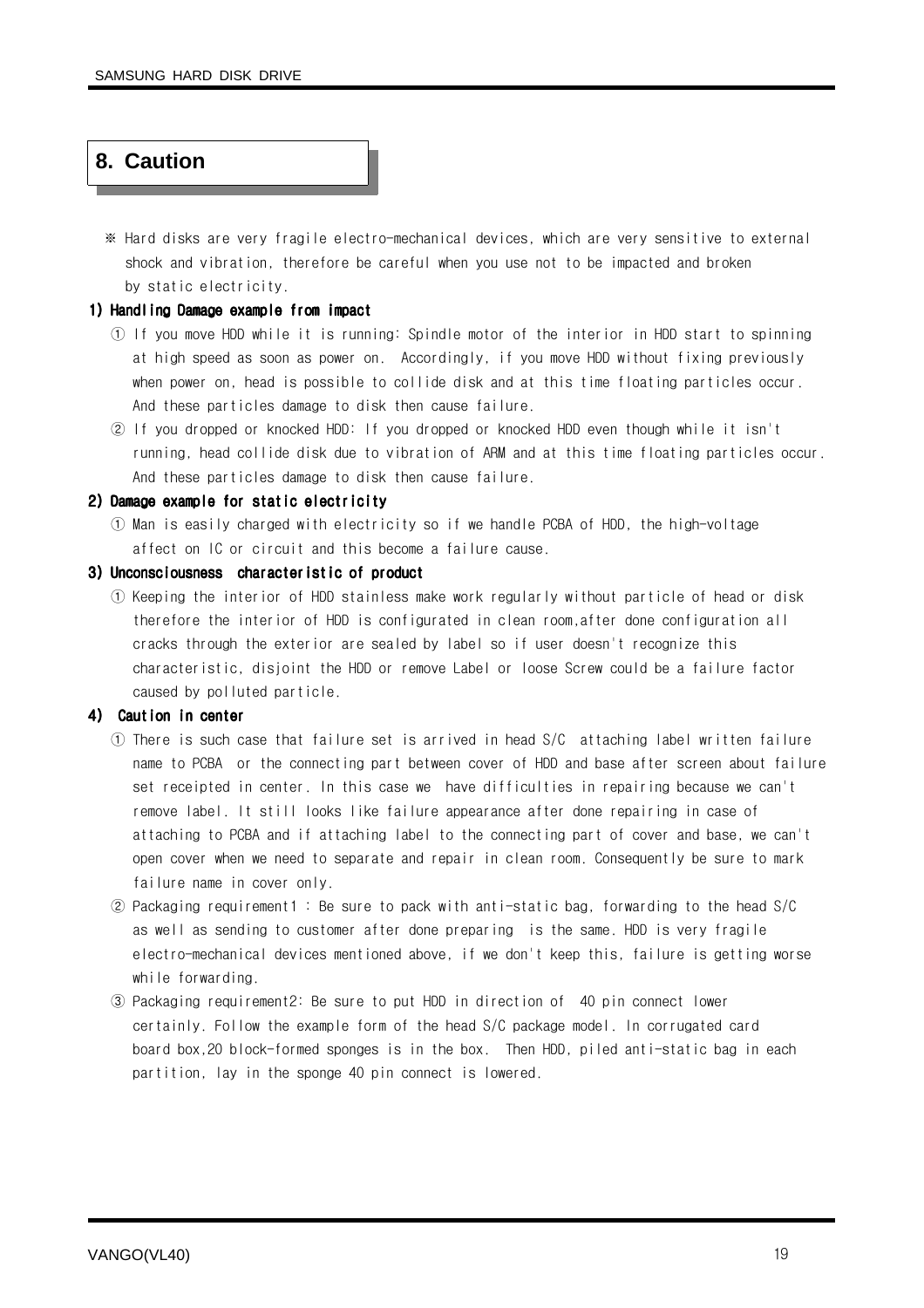## **Attachment 1. The basic information related HDD**

## $*$  The basic information of HDD

ine basic information of HDD<br>1) The logical elements constituted hard disk

- **)** ine logical elements constituted nard disk<br>① Track: The data inputted by computer was written at tracks on disk. The tracks, in spite of  $\cup$  rrack: the data inputted by computer was written at tracks on disk. The tracks of the tracks of the tracks of the concentric circles from the center of disk to the outside.
- invisible,are the concentric circles from the center of disk to the outside.<br>The tracks are divided into spaces regularly. The number of tracks is different according to ine tracks are divided into sp<br>the size and capacity of disk.
- the size and capacity of disk.<br>② Sector: Data are recorded in track on disk, it means data is written on tracks which is wector: Data are recorded in track on disk, it means data is written on tracks which is<br>divided into sector on disk. The data is written on tracks which is divided into sector on disk. aivided into sector on disk. The data is w<br>A sector is a piece of pizza,naming track.
- A sector is a piece of pizza,naming track.<br>③ Side: Disk has two sides like a coin has the front and the back side.

g) sloe. Disk has two sloes like a coin has the front and the  $\overline{z}$ . The front side of disk is side 0, the back is called side 1.

e front side of disk is side U, the back is called side I.<br>Cylinder: The definition of cylinder is added the meaning of track and side.

- Uylinder, the definition of cylinder is added the meaning of track and side.<br>A track 1 on side 1 is different from a track 1 on side 2. But cylinder 0 means the both A track I on side I is different from a track I on side 2. But cylinder 0 means the both<br>of tracks in side o and 1. That is cylinder 0 means all number 0 of tracks on both sides. or tracks in side o and i. Inat is cylinder U means all inumber U or tracks on both isld<br>6 Cluster: Disk has physical mechanism that constituted track (divided by the location of

cluster. Disk has physical mechanism that constituted track (divided by the location of<br>read/write head ) and sector (divided by track). It's a fact that there is a real logical read/write nead ) and sector (divided by track). It s<br>factor, that is cluster, make the data can read/write.

ractor, tnat is cluster, make tne data can read/write.<br>One cluster consists of two sectors usually. The capacity is 2 Kbyte commonly in hard disk. une cluster consists of two sectors usually. The capacity is 2 Kbyte commonly in hard dis<br>But we are cautious that no matter what the data is so small,use one independent cluster. but we are cautious tnat no matter what tne data is so small,use one<br>For example, a cluster occupy 1 Kbyte can't written any other files.

For example, a cluster occupy i wbyte can t written any otner files.<br>The rest of cluster are useless. If we have 1,025 Kbyte file, we need two cluster to written. ine rest of cluster are useless. If we have 1,025 kbyte file, we need two cluster to writt<br>If the size of cluster is getting bigger, the efficiency of disk is lower but the speed of it the size of clust<br>that is faster than.

k<br>Fefer to picture - Track,Sector,Side

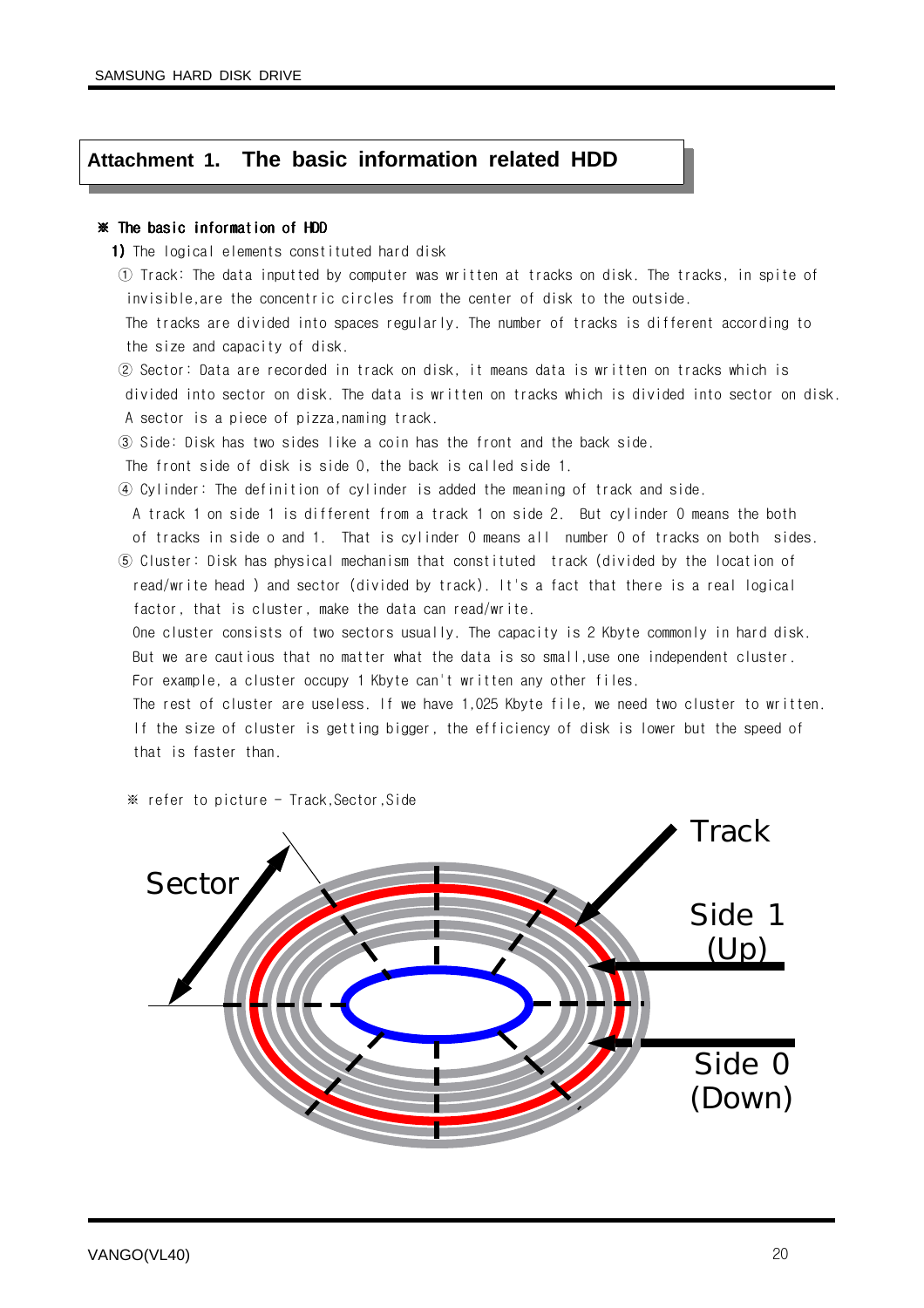## 2) The logical mechanism of hard disk

Hard disk consists of boot record, FAT, root directory, data field.

- (1) Boot Record: Boot record is consists of sector 1, track 0, side 0. Boot record is the one of most important parts. It has some information about the physical structure of disk. If boot record is vanished, the disk is useless entirely. The physical information mean, for example, the number of FAT, capacity of disk something like that. Also has boot record also contains programs to make work the operating systems. The program which is capable of working the operating systems is the definition containing several specific information like the number of byte per sector, the total of sectors in disk.
- ② FAT: It says that quota information field: that is the memory field about where the file is located in real data field. Just like we are known the rooms occupied or empty by a hotel account book. Most files occupy several cluster not just one cluster. Cluster belong to a files is scattered in many parts on disk, not existing constantly. If cluster is vanished or destroyed, we don't know the linking state. So we can't read files properly.
- 3 Root Directory: All of disk have only one root directory. Root directory exist certainly whether sub directory exist or not. Root directory is the memory field which remember the files on disk and the list of sub directory. And sub directory is treated as files in root directory. Using the disk is restricted when root directory is damaged like as file quota table.

#### 3) Terms about hard disk

- 1) Seek Time: Seek time is referred to the time that head in disk takes to located a particular piece of data which has information the head want to read. Disk speed is getting faster according to seek time speed. Strictly speaking, seek time of track vs track tell the more accurate disk speed. Seek time of track vs track refer to the time that the disk head which is in present location move to the just next side of sector of track.
- 2 Access Time: The access time for disk drives includes the time it actually takes for the read/write head to locate a sector on the disk (called the seek time). For example, the last read head located on track 3 and the next information is located on track 4, the time to try want read(access time) is the same for a seek time of track vs track. But we are not sure the location of the next information we regard this as a average time. This is an average time since it depends on how far away the head is from the desired data, it is similar to a time that head takes to spin a half of the whole track.
- 4) Latency: In general, the period of time passing through the unreadable region.
- Its time is similar to passing time across the half of hard disk circle.
- (5) Inter-Leave: The physical sector numbers among the continuous sectors logically on disk. Logical sector is not corresponding to that of physical: the reason is that disk head needs some time can read next sector from the first sector accepting data. Disk head has to keep spinning the while. If a data in sector1 and next data in sector 2:1:1 inter-leave, in sector 3:1:2 inter-leave. 1:1 isn't always efficiency because data of the sector1 receive from memory then try to receive sector2, if the disk is already spun, need one more spin. ⑥ Partition : The logical region of disk. Normally disk divides logical region into physical region. The former contains side, track, sector and the latter contains partition. In dos systems, you can partition a disk and each partition will behave like a separate
- disk drive.Dos recognize two sort of partitions.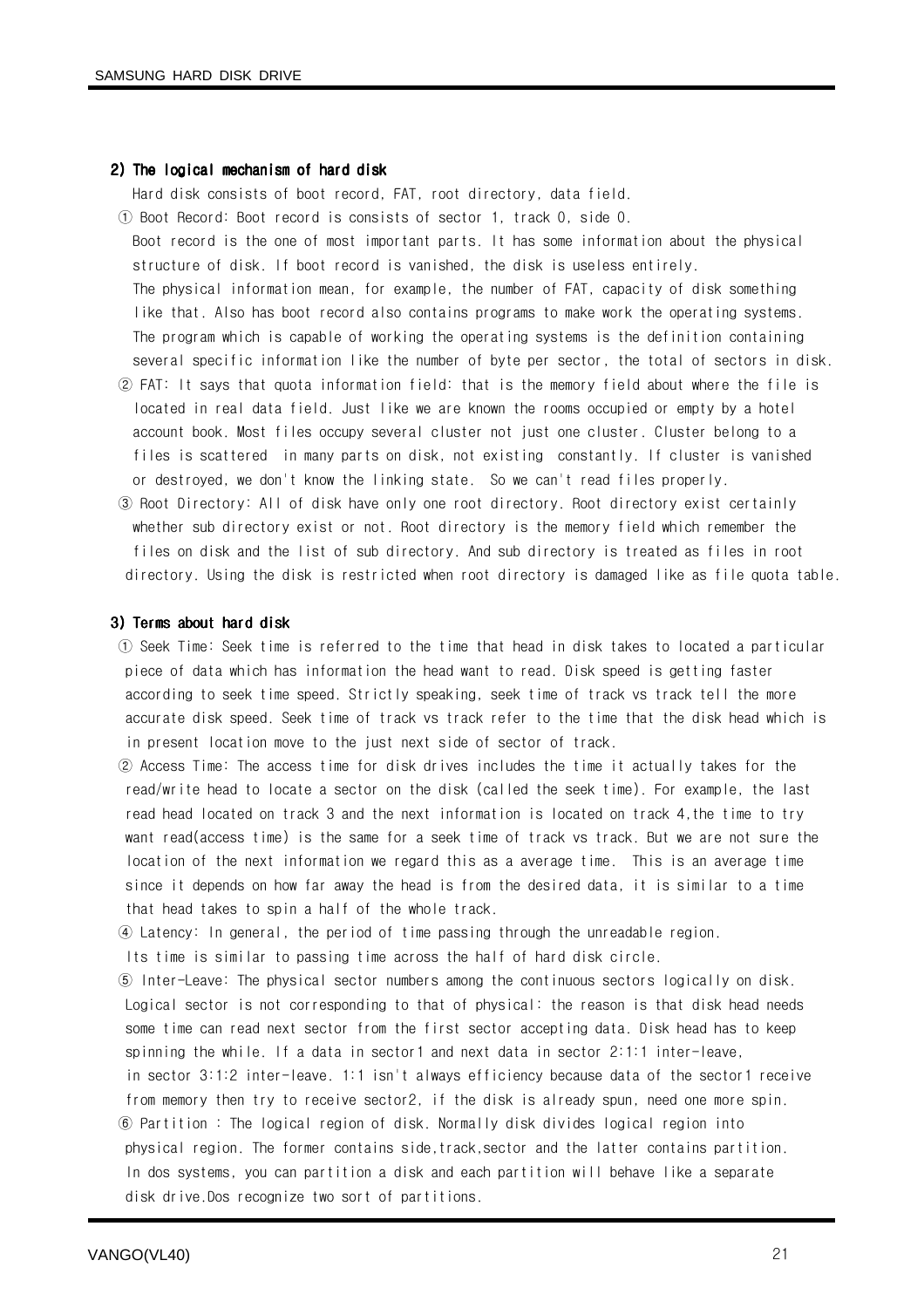4 DOS PARTITION : This is to dos as system disk is to floppy disk and dos is run by this partition.

 $\odot$  EXTENDED DOS PARTITION : The rest region of the disk was occupied by dos partition. The size of partition from dos 4.0 isn't restricted, hard disk over 32MB(to DOS 3.3) must be treated as a independent drive each diving two more partitions.

7) Transfer Rate: The mass of controller is transferred a data from hard disk. That is transferring to computer after reading the data from hard disk. Transfer rate depends on how faster the disk spin and how many data sector is recorded.

8) Cache: One of method to optimize capacity of disk drive. Drive using read cache send a data to host computer, on the contrary write cache used when host send to drive.

a Read Cache: How to read the continuous data as well as data needed by host. This is possible because the files in drive storage orderly. If the host want information read before, we transfer information data in buffer without reading dada again. This can be picked up the speed.

**(b)** Write Cache: All data transferred from host are received in buffer of disk drive, host is informed that written already. While disk drive is recording, host can record another information therefore system efficiency is improved. But this is risk loss of data when power is cut off before recording the data yet. PC use write cache within operating systems like smart drive, so PC doesn't have such like a risk. Disk controller, which manages the interchange of data between drive and computer, and hard ware and soft ware in the circuit of disk controller and disk drive. PC is used AT(IDE) and SCSI interface normally. © Disk controller, which manages the interchange of data between drive and computer, and hard ware and soft ware in the circuit of disk controller and disk drive. PC is used AT(IDE) and SCSI interface normally.

**9** IDE Drive: Abbreviation of Integrated device electronics. This drive make all circuits connected to AT bus directly by putting within drive, we call this general AT drive.

10 Enhanced IDE: Current IDE spec only two drive can be attached and the speed isn't fast. The higher capacity of system, the lower that of the whole system due to that of HDD. Enhanced IDE is an improved IDE-AT Interface spec, resolve the problem like lower transferring speed and 528MB barrier cause by current BIOS. Fast-IDE Interface or local bus IDE-AT Interface are the same.

① SCSI: Current IDE spec only two drive can be attached and the speed isn't fast. The higher capacity of system, the lower that of the whole system due to that of HDD. Enhanced IDE is an improved IDE-AT Interface spec, resolve the problem like lower transferring speed and 528MB barrier cause by current BIOS. Fast-IDE Interface or local bus IDE-AT Interface are the same. ② Defect-Free: A region isn't able to read exist in media. When we find defect like this in manufacturing process, we replace with the normal region. Thus we can supply perfect drive to user. Defect magnet is a method can arrange the defects in read/write from the replaced sector.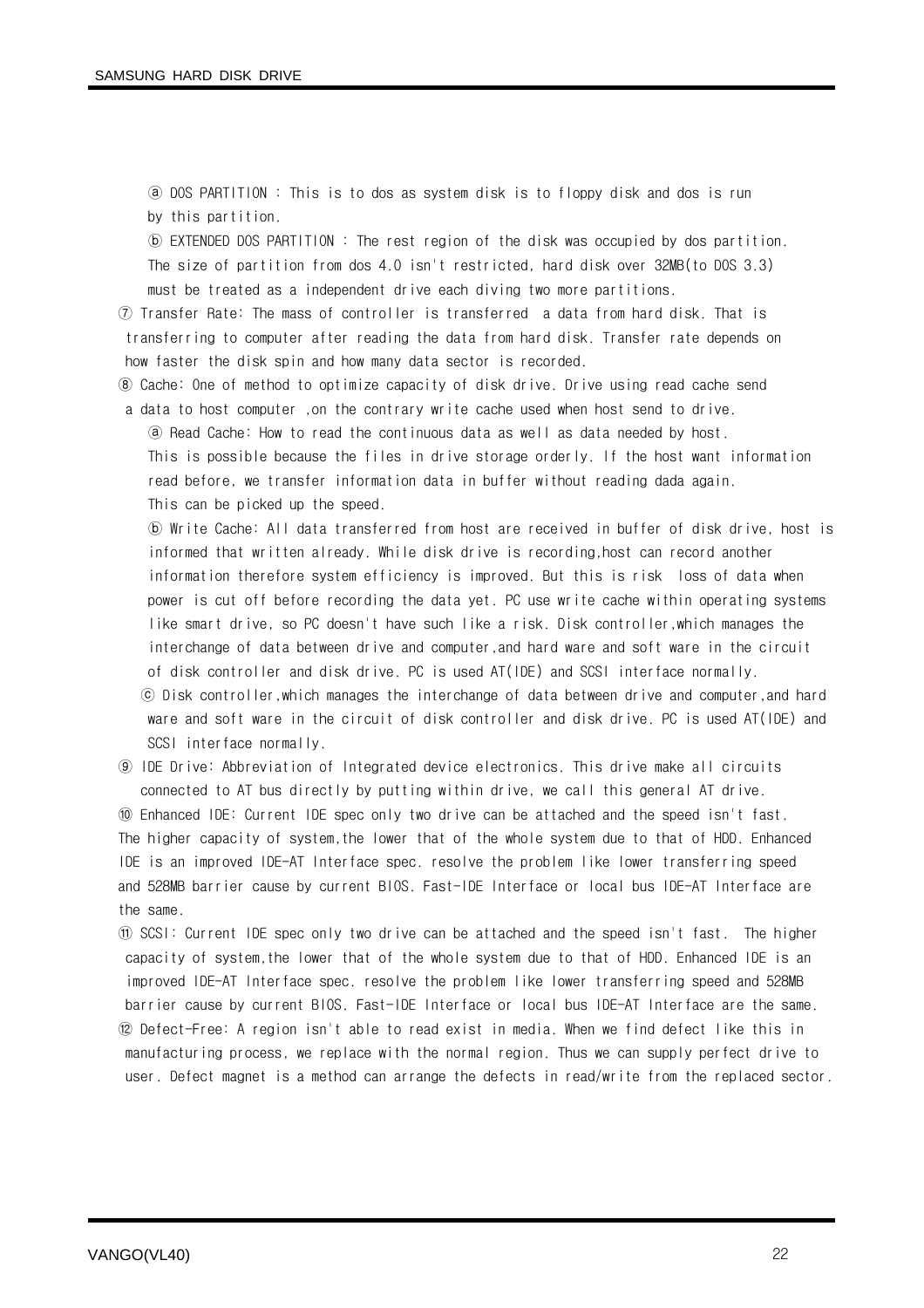⑬ ECC On-the-Fly: A region isn't able to read exist in media. When we find defect like this in manufacturing process, we replace with the normal region. Thus we can supply perfect drive to user. Defect magnet is a method can arrange the defects in read/write from the replaced sector. 14 Multi-Zone Recording: Zone-bit recording or constant recording are the same. In case we record data on spinning disk in constant frequency signal, shorten the inside caliper and lengthen the outside diameter. If we make this evenly, the capacity of drive is improved. (6) Master/Slave/Cable Select: When we attached 2 IDE drive, one is master and the other is slave. Being a M/S whether or not of drive is determined by jump in drive or cable select.

OBPI: Abbreviation of bit per inch, recording density towards a circumference. Usually we decide the maximum diameter of track.

- ●Buffer: The RAM where executed data between HDD and host computer is stored in RAM temporary. The resolution of the bottleneck according to difference of speed and improving the efficiency.
- Controller: Same as disk controller, chip or circuit make possible transfer command and data of computer according to HDD.

●DMA: Abbreviation of direct memory access, a technique for transferring data from main memory to a device without passing it through the CPU. This is useful for making quick backups and for real-time applications.

\* Servo

Local control technology enable to read and write data. When spinning flatter high-speeded read data, head is the accurate position according to the position written data, this technology could be a standard about HDD efficiency. Local controller apply stepping spindle motor or voice coil motor to head located in actuator and settled a position. More over another important factor is how far the magnetic head could fly on the surface of hard disk. The lower the height of magnetic head is, the narrower the magnetic region on the disk surface, so the more data can be read or written on the same disk surface.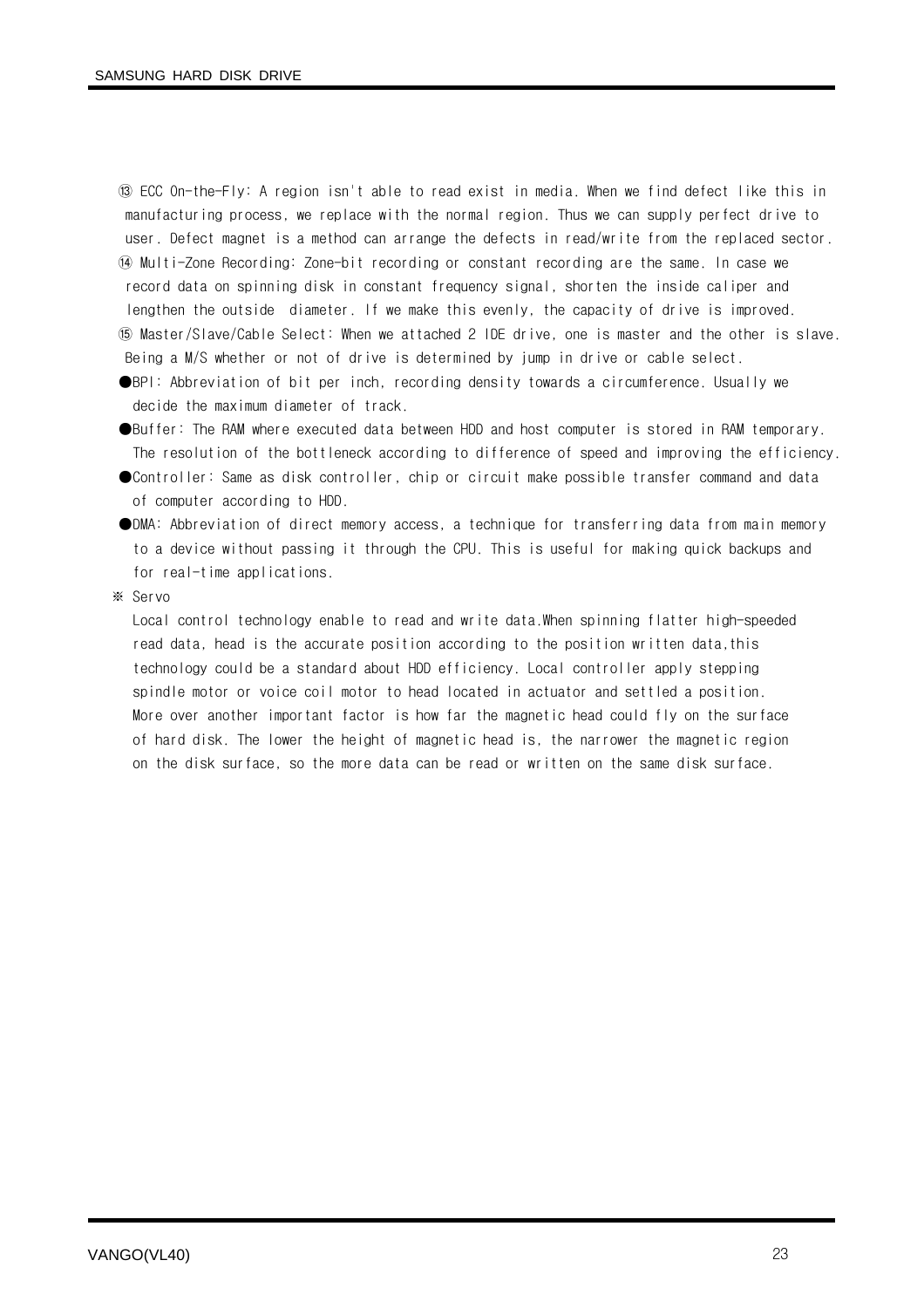# **Attachment 2. Explanation of HDD terms**

| Access                           | Read, write, or update inforamtion on some storage medium such as a disk.                                                                                                                                                                                                   |
|----------------------------------|-----------------------------------------------------------------------------------------------------------------------------------------------------------------------------------------------------------------------------------------------------------------------------|
| Access time                      | The interval between the time a request for data is made by the system and the time the data<br>is available from the drive.Access time includes the actual seek time, rotational latency and<br>command processing overhead time.                                          |
| Actuator                         | The internal mechanism that moves the read/write head to the proper track                                                                                                                                                                                                   |
| Allocation                       | The process of assigning particular areas of the disk to particular data or instructions.                                                                                                                                                                                   |
| Allocation<br>Unit               | An Allocation unit is a group of sectors on the disk that can be reserved for the use of a<br>particular file. (usually in the form of sector, block or cluster)                                                                                                            |
| <b>Buffer</b>                    | An area of RAM reserved for temporary storage of data that is waiting to be sent to a device.                                                                                                                                                                               |
| ABS                              | Air Bearing Surface. Establish flat surface slantingly at the both sides of head to make head<br>rise on disk by using air pressure.                                                                                                                                        |
| Access                           | Reading, writing, updating information stored in disk.                                                                                                                                                                                                                      |
| Access time                      | Time from requesting data to assuring data on disk in system.<br>(contained seek time, rotational latency, command processing overhead time)                                                                                                                                |
| Actuator                         | Mechanism of making read/write head move to the proper track.                                                                                                                                                                                                               |
| <b>AFR</b>                       | Annualized Failure Rate, Accumulated failure rate.                                                                                                                                                                                                                          |
| Allocation                       | Process of storing Data instruction at the particular region in disk.                                                                                                                                                                                                       |
| Allocation<br>Unit               | Remaining sector set on disk to be used for specific file.<br>(commonly, in form of sector, block, cluster)                                                                                                                                                                 |
| <b>APM</b>                       | Advanced Power Management Hardware.                                                                                                                                                                                                                                         |
| Areal<br>Density                 | Recording capacity per 1 square inch. Areal Density = BPI $\times$ TPI [Mb/Inch]                                                                                                                                                                                            |
| Arm                              | Assembled HGA(Head Gimbal Assembly) and VCM at the back and forth of ARM. Parts which<br>is connected to pivot bearing of base. (Parts enable to move head to proper location on Base<br>physically)                                                                        |
| AT                               | Advanced Technology interface or IDE. Interface to be designed for IBM transfer PC.                                                                                                                                                                                         |
| <b>ATADevice</b>                 | AT Attachment Device. Device is equivalent to ANSI ATA spec. HDD, contained tape drive,<br>CD-ROM.                                                                                                                                                                          |
| ATA-2                            | Improved the existing AT interface, Interface is correspond to E-IDE of W/D by suggestion of<br>Seagate                                                                                                                                                                     |
| Audit                            | Examine the factory.                                                                                                                                                                                                                                                        |
| Average<br>Seek Time             | The average time it takes for the read/write head to move to a specific location.                                                                                                                                                                                           |
| Back Gap                         | protect information recorded in media from damage by breaking the remained current flowed to<br>head in magnetic body.                                                                                                                                                      |
| <b>Bad Block</b>                 | A block (usually the size of a sector) that cannot reliably hold data because of meadia flaw or<br>damaged format markings.                                                                                                                                                 |
| <b>BALANCING</b><br><b>PLATE</b> | Lead plate to maintain the balance of ARM. (The amount of disk and head are different in case<br>of different capacity of the same series, so this maintain the center of gravity because the<br>center of gravity of ARM is changing according to those of head changing.) |
| Base                             | Basic frame for parts assembling of HDD. spindle motor, arm, VCM, cover, PCB are assembled<br>on Base.                                                                                                                                                                      |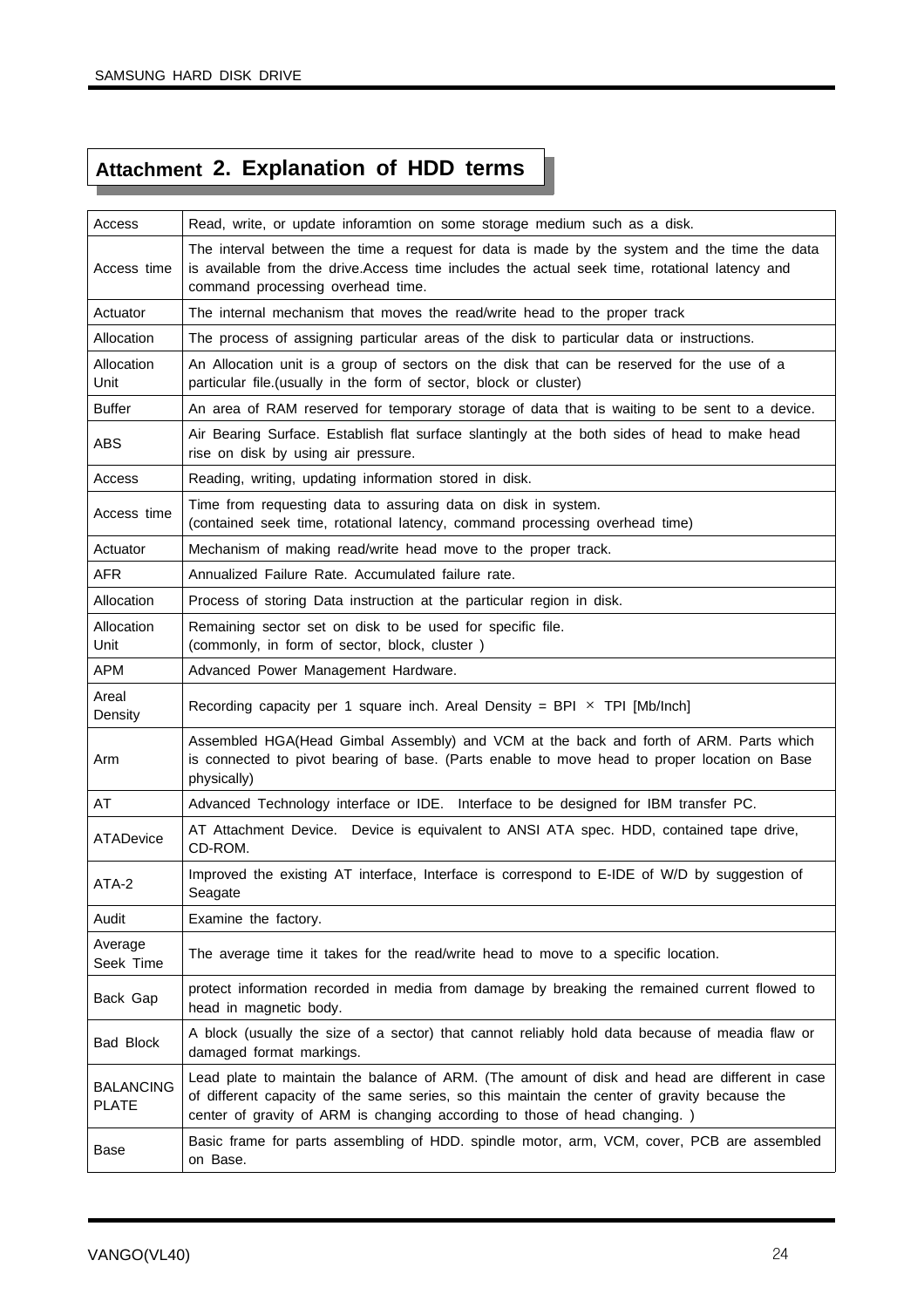| <b>BEARING</b>            | Abbreviation of pivot bearing, Mediator of Arm and Base which is located in the center of ARM<br>and it can rotate smoothly.                                                                                                                     |
|---------------------------|--------------------------------------------------------------------------------------------------------------------------------------------------------------------------------------------------------------------------------------------------|
| Bezel                     | A plastic panel that extends the face of a drive so that it covers a computer's drive bay opening.                                                                                                                                               |
| <b>BIOS</b>               | Basic Input/Output system: Control program/sub-program can control computer and around device.                                                                                                                                                   |
| bit                       | A binary digit may have one of two values-1 or 0                                                                                                                                                                                                 |
| Boot Record               | Located in the first track and sector in disk where store physical structure information of disk.<br>(sector1, track 0, side 0)                                                                                                                  |
| BPI                       | Abbreviation of Bit Per Inch, it means the recording density towards circumference. Generally it<br>decided to the value of maximum track.                                                                                                       |
| <b>BPS</b>                | Bit per second. Data transferring speed, transferring bit numbers per second.                                                                                                                                                                    |
| <b>BPSI</b>               | Bits per square inch = areal density, Bit numbers per 1 square inch, BPSI=BPI x TPI                                                                                                                                                              |
| <b>Breather</b><br>Filter | Filter to prevent contamination occurred inside due to outside air, it is putted on air plug.                                                                                                                                                    |
| <b>Buffer</b>             | Temporary RAM to store data between HDD and host computer, it is used for efficiency<br>improvement.                                                                                                                                             |
| Burn-in test              | Reliability test with changing temperature, voltage condition.                                                                                                                                                                                   |
| <b>Bus</b>                | The part of a chip, circuit board, or interface designed to.                                                                                                                                                                                     |
| <b>Byte</b>               | Unit of digital information. 1 Byte is 8 bit.                                                                                                                                                                                                    |
| Cache                     | Optimizing method for drive efficiency, read cache is for data transfer from drive to host<br>computer and write cache is from host to drive. (256KB in normal. It mediate the bottle-neck<br>due to speed difference between drive and PC host) |
| Capacity                  | Information amount could be stored in HDD. Units are MB, GB                                                                                                                                                                                      |
| Clean Room                | No particle room for MP or RMA of HDD. Grade of 1000ppm, 100ppm, 10ppm etc.                                                                                                                                                                      |
| CLIP-FPC                  | Components to assemble FPC and SUPPORT-FPC.                                                                                                                                                                                                      |
| Clock                     | Timing standard signal to treatment balance.                                                                                                                                                                                                     |
| Cluster                   | The logical factor to read/write real data. One cluster is bind 2 sectors generally, its size is<br>2kbyte.                                                                                                                                      |
| Compatibility<br>test     | Test hardware device or software's compatibility to confirm compatibility.                                                                                                                                                                       |
| Controller                | Disk Controller also, chip or circuit can be transfer data order of computer to available to HDD.                                                                                                                                                |
| Cover                     | Protect parts within HDD from the exterior impact and particle and moist, the fatal fact caused<br>head and disk failure.                                                                                                                        |
| CPU                       | Central Processing Unit. Control input/output device and sending, computing, recording data and<br>output the result.                                                                                                                            |
| Crash Stop                | Protect activator's impact in emergency condition when head move to parking zone or come off<br>data zone.                                                                                                                                       |
| <b>CRC</b>                | Abbreviation of Cyclic Redundancy Code, detect error differ from ECC containing error correcting<br>function. For protect ID data.                                                                                                               |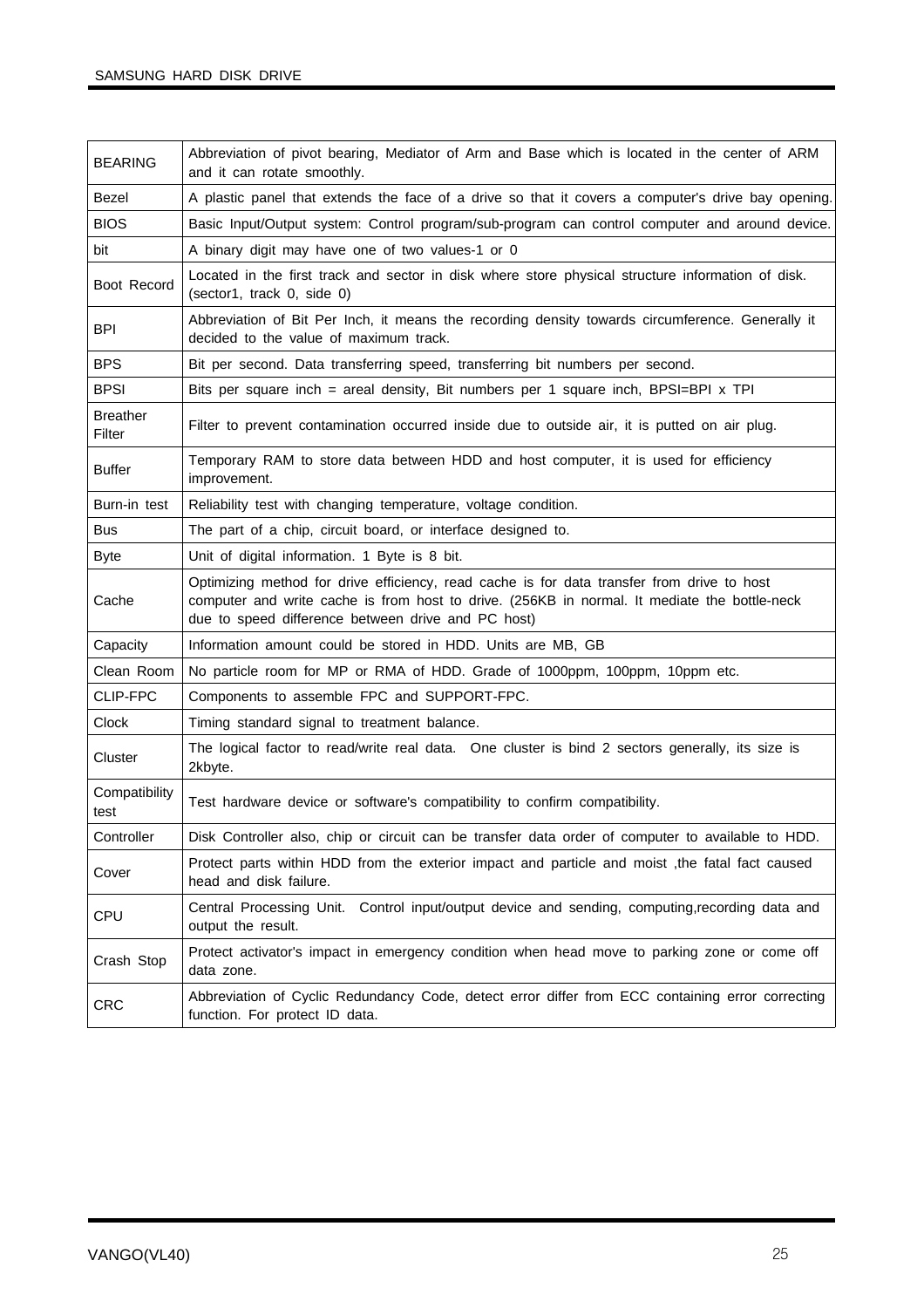| Cylinder/Trac<br>k/Sector                 | Data is recorded on lots of circle in media in HDD, we call these circles track We record data<br>at both sides of media and HDD has many media layers. so it has several tracks which have<br>the same radius, we call this concentric circle collection of track Cylinder. Tracks are divided to<br>sector and it organized ID information and data and ECC. ID information is a sort of address<br>information to seek data sector requested from host computer. |
|-------------------------------------------|---------------------------------------------------------------------------------------------------------------------------------------------------------------------------------------------------------------------------------------------------------------------------------------------------------------------------------------------------------------------------------------------------------------------------------------------------------------------|
| Data<br>Separator                         | Separate complex data/clock signal from HDD stored data/timing information encoded form.                                                                                                                                                                                                                                                                                                                                                                            |
| Decoding                                  | Restore encoded signal.                                                                                                                                                                                                                                                                                                                                                                                                                                             |
| Dedicated<br>Servo                        | Concentrate servo signal (Timing & location control signal) on on side of drive.                                                                                                                                                                                                                                                                                                                                                                                    |
| <b>Defect</b><br>Management               | Find defect and treat data from replaced sector on read/write.                                                                                                                                                                                                                                                                                                                                                                                                      |
| Defect-Free/<br>Defect<br>Management      | HDD vendor received disks from media vendor for smooth supply and proper price and these<br>media has defect( region can't read write data), by scanning defect during production process<br>and replacing normal region so we can product defect-free drive. Defect management means<br>scanning defect and treatment process from replaced data during read/write.                                                                                                |
| <b>Disk</b>                               | Head record data in this circle plate, magnetic disk is general.                                                                                                                                                                                                                                                                                                                                                                                                    |
| Disk array                                | Group assembled the separate HDD for large capacity.                                                                                                                                                                                                                                                                                                                                                                                                                |
| <b>DMA</b>                                | Direct Memory Access, data transferring method among system memory and HDD without CPU.<br>By using DMA, CPU can do other works while data transferring, efficiency become improved.                                                                                                                                                                                                                                                                                |
| <b>DOA</b>                                | dead on arrival, arrival failure.                                                                                                                                                                                                                                                                                                                                                                                                                                   |
| <b>DPPM</b>                               | Defect parts per million, failure unit.                                                                                                                                                                                                                                                                                                                                                                                                                             |
| <b>Drive</b><br>Geometry                  | Functional definition according to the numbers of head, cylinder, sector per track.                                                                                                                                                                                                                                                                                                                                                                                 |
| <b>DVT</b>                                | Design Verification test.                                                                                                                                                                                                                                                                                                                                                                                                                                           |
| ECC                                       | Error correction code. Correct error data, controller scan and correct error combining user data<br>and parity bit.                                                                                                                                                                                                                                                                                                                                                 |
| ECC<br>on-the-Fly                         | ECC is Error Correction Code, Additional recording information per every sector. By ECC<br>creation logic, data is added on disk and checking and correcting with reading. If it is<br>correctable error without read action stopping, we call this ECC on-the-Fly with hardware's<br>help<br>within controller.                                                                                                                                                    |
| E-IDE<br>Enhance<br><b>IDE</b>            | Revised interface in IDE way, new specification to improve the existing method has problem of<br>low speed.                                                                                                                                                                                                                                                                                                                                                         |
| Embedded<br>Servo /<br>Dedicated<br>Servo | Embedded Servo: Arrange servo signal(timing, location control signal) to data and data track in<br>Dedicated Servo: Mechanism of dedicated surface of disk have timing and positioning<br>parallel.<br>information only.                                                                                                                                                                                                                                            |
| Encoding/<br>Decoding                     | Encoding is a data transferring method before recording data pattern to disk and Decoding is on<br>the contrary. To read recorded data more easily and accurately, Encoding and Decoding should<br>be needed. Coding methods are MFM.(2.7)RLL.(1.7)RLL.                                                                                                                                                                                                             |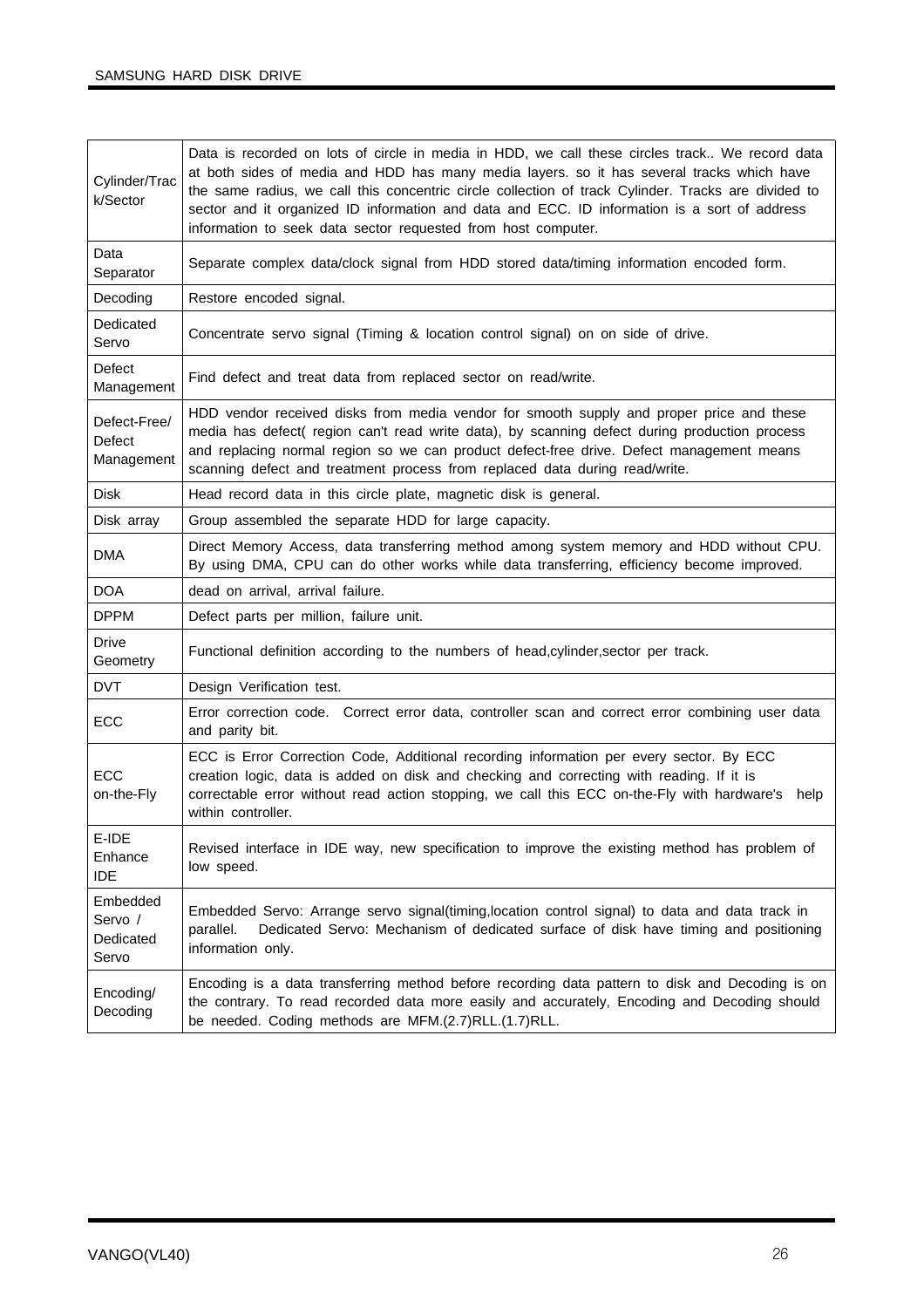| Enhanced<br><b>IDE</b>      | The existing IDE specification enable to adhere only 2 drives and transferring speed was low.<br>But HDD efficiency are resulted to low the whole capacity according to getting system efficiency<br>higher. Enhanced IDE has specification of revised IDE-AT interface by current BIOS and 528Mb<br>barrier and we settled the low speed problem with this new spec. Same as Fast-IDE Interface<br>or Local Bus IDE-AT Interface. |
|-----------------------------|------------------------------------------------------------------------------------------------------------------------------------------------------------------------------------------------------------------------------------------------------------------------------------------------------------------------------------------------------------------------------------------------------------------------------------|
| <b>EOL</b>                  | End of Life.                                                                                                                                                                                                                                                                                                                                                                                                                       |
| <b>EPROM</b>                | Erasable programmable read only memory.                                                                                                                                                                                                                                                                                                                                                                                            |
| <b>EVT</b>                  | Engineering verification test.                                                                                                                                                                                                                                                                                                                                                                                                     |
| <b>FAT</b>                  | File allocation table. Data table is recorded at the most outer side of disk, inform sector<br>location and order of each recorded file to Operating system.                                                                                                                                                                                                                                                                       |
| <b>FCI</b>                  | Flux change per inch. magnetization rotation density per unit inch.                                                                                                                                                                                                                                                                                                                                                                |
| FCI/FCPI/Flu<br>x Density   | Flux Change Per Inch. Magnetization rotating density per unit inch. Concerned with BPI, this<br>value is decided by track has maximum radius. BPI is proportion to FCI according to difference<br>of coding method.                                                                                                                                                                                                                |
| <b>FDD</b>                  | Floppy Disk Drive. 5.25"/3.5" drive is used for PC                                                                                                                                                                                                                                                                                                                                                                                 |
| <b>FILTER</b>               | Components filtering particle from the flowed air to the inside/outside of HDA.                                                                                                                                                                                                                                                                                                                                                    |
| Firmware                    | Hardware control program, this is stored in                                                                                                                                                                                                                                                                                                                                                                                        |
| Flash<br>Memory             | Among PROM of the memory for searching only which can re-write, memory chip enable to<br>rewrite and erase the old contents electrically.                                                                                                                                                                                                                                                                                          |
| Flexure<br>Assembly         | Control rising by Slider ABS, flying height of slider and make slider move to proper track by<br>connecting to head positioning mechanism.                                                                                                                                                                                                                                                                                         |
| Flux Density                | Flux density, the number of magnetic field pattern can be recorded on the disk surface.                                                                                                                                                                                                                                                                                                                                            |
| Flying<br>Height            | Distance between Read/write head and disk surface. Air resistance due to disk rotation can<br>maintain this distance, the small flying height is, the large data recording density is, but it need<br>more specified mechanical design.                                                                                                                                                                                            |
| Form factor                 | Industrial specification decided diameter of Disk. 3.5", 2.5" in case of Samsung.                                                                                                                                                                                                                                                                                                                                                  |
| Format                      | Recording the particular signal to divide track and sector and this information should be recorded<br>on disk in first before user want to store data. Be careful because formatting erase all recorded<br>information.                                                                                                                                                                                                            |
| Formatted<br>capacity       | Available HDD capacity after HDD formatting.                                                                                                                                                                                                                                                                                                                                                                                       |
| <b>FPC</b>                  | Flexible Printed Circuit, or PCC, inputted parts enable to flow current to the flexible material.<br>(Polemize)                                                                                                                                                                                                                                                                                                                    |
| FPC ASS'Y                   | Status of soldering IC, CAPACITOR, 14PIN CONNECTOR to FPC surface or connecting<br>HOLDER-FPC, SUPPORT-FPC, CLIP-FPC.                                                                                                                                                                                                                                                                                                              |
| <b>GASKET</b>               | Parts made of rubber to protect inner inflow air and moist from the outside of HDD                                                                                                                                                                                                                                                                                                                                                 |
| GigaByte(G<br>B)            | Data storing unit. Accurately 1,073,741,824 bytes(1024*1024*1024), i.e. 1,000MB                                                                                                                                                                                                                                                                                                                                                    |
| <b>GMR Head</b>             | Giant Magneto Resistive head. New type head of MR head.                                                                                                                                                                                                                                                                                                                                                                            |
| Half height                 | One of the standard height specification of HDD and the real height is 1.6 inch                                                                                                                                                                                                                                                                                                                                                    |
| Hard<br>Error/Soft<br>Error | Hard error is a continuous misreading due to defect of disk surface) and it can read correct<br>data if in case of read again, we call this soft error.                                                                                                                                                                                                                                                                            |
| HDA                         | Head Disk Assembly, half assembled product of HDD. SPINDLE MOTOR, DISK, HSA, VCM etc.<br>are sealed within Base and Cover.                                                                                                                                                                                                                                                                                                         |
| HDA label                   | Label remarked assembly status of Disk/Head by 5digit-english & number.                                                                                                                                                                                                                                                                                                                                                            |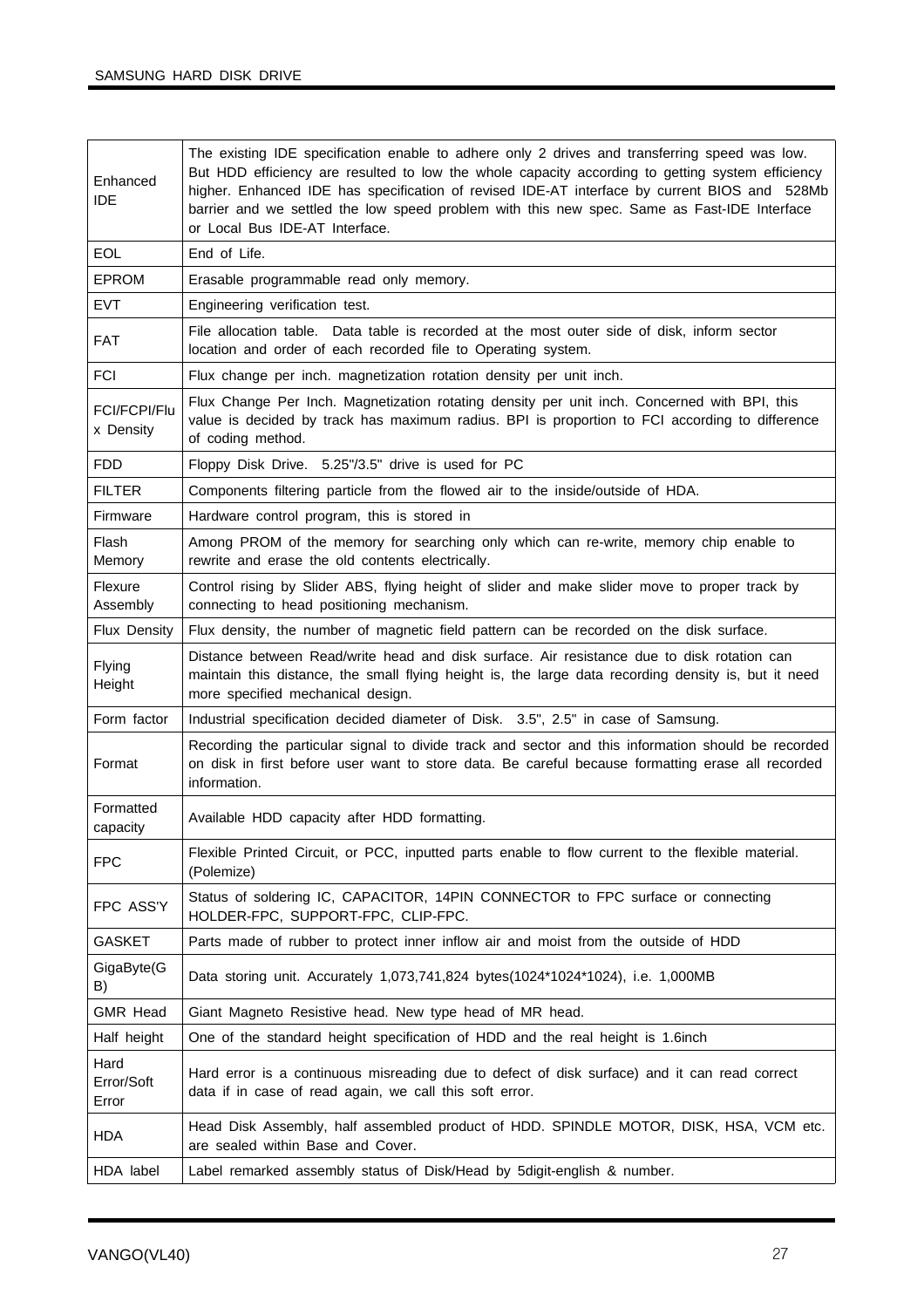| <b>HDD</b>                          | Hard Disk Drive, memory device by transferring data to permanent magnetic field rather than<br>digital pulse. It organized HDA and PCBA.                                                                                                                                                                                                                                       |
|-------------------------------------|--------------------------------------------------------------------------------------------------------------------------------------------------------------------------------------------------------------------------------------------------------------------------------------------------------------------------------------------------------------------------------|
| Head                                | Read/write data on disk directly. (MIG, Thin film, MR, GMR)                                                                                                                                                                                                                                                                                                                    |
| <b>Head Crash</b>                   | The damages of read/write and media cause a sudden contact between head and disk surface,<br>they are also occurred because of dust, particles or other contamination within HDA.                                                                                                                                                                                              |
| <b>Head Stack</b>                   | Status ARM and HGA assembled.                                                                                                                                                                                                                                                                                                                                                  |
| Height                              | Vertical height of HDD (1 inch height is used generally in case of 3.5" drive)                                                                                                                                                                                                                                                                                                 |
| <b>HGA</b>                          | Head Gimbal Ass'y, recording and replaying data and it organized slider and suspension for<br>supporting slider, usually we say Head                                                                                                                                                                                                                                           |
| High-Level<br>formatting            | Progressing mechanism to format program of management system. Root directory, File allocation<br>table created.                                                                                                                                                                                                                                                                |
| HOLDER-FP<br>С                      | Parts made of plastic enable to make routing FPC.                                                                                                                                                                                                                                                                                                                              |
| <b>HSA</b>                          | HEAD STACK ASS'Y,. Assembled HGA with FPC ASS'Y in ARM.                                                                                                                                                                                                                                                                                                                        |
| Hz                                  | Herz. The number of event during 1 second.                                                                                                                                                                                                                                                                                                                                     |
| I/O                                 | Data Input/output                                                                                                                                                                                                                                                                                                                                                              |
| IC                                  | Integrated circuit Electric circuit, assembly of elements of transistor, diode, resistance on the thin<br>plate of semiconductor. CPU of PC and RAM are sort of IC.                                                                                                                                                                                                            |
| <b>IDE</b>                          | Integrated Device Electronics. In IBM PC AT, drive type enable to connect all circuits to AT<br>Bus directly                                                                                                                                                                                                                                                                   |
| <b>IDE</b> Drive                    | Integrated Device Electronics, In IBM PC AT, drive enable to connect all circuits to AT Bus.<br>Generally, AT drive.                                                                                                                                                                                                                                                           |
| Initialize                          | Refer to low level formatting.                                                                                                                                                                                                                                                                                                                                                 |
| Interface                           | Disk controller to manage data between drive and computer and hard ware & software contained<br>within disk drive circuit. AT(IDE) and SCSI interface are usually used in small computer system.                                                                                                                                                                               |
| Interleave/<br>Interleave<br>Factor | Order of sector arranged within track. For example, interleave factor is 3:1 then arranged by 3<br>sectors for sector interval, that is, it is possible to read sector2 after reading sector1 by leaping<br>over 2sector. We need 3 rotations to read all data of track. Now days, Most interleave is 1:1.                                                                     |
| IQC                                 | Incoming quality control. Inspection process for import.                                                                                                                                                                                                                                                                                                                       |
| Jumper                              | Device in type of hardware, it decide HDD connecting status (Master/Slave etc.)                                                                                                                                                                                                                                                                                                |
| Jumper Pin                          | A small parts enable to choose drive running mode.(Master/Slave)                                                                                                                                                                                                                                                                                                               |
| KB/MB/GB                            | $KB =$ Kilo Byte, MB = Mega Byte, GB = Giga Byte. K, M, G have double meanings. First,<br>K=1000, M=1000000, G=1000000000, second K=2^10=1024, M=2^20=1048576,<br>G=2^30=1073741824. The second one is more accurate mean on HDD capacity, but we usually<br>we use by the first one.                                                                                          |
| Landing<br>Zone/Parking<br>Zone     | Both of them means the landing location of head when spindle motor stopping. This zone used<br>for protecting the risk of data damage caused from the contact between head and disk, this<br>zone is not stored. Recently most drives using VCM are designed head should be landed in<br>landing Zone automatically.                                                           |
| Latch                               | Parts enable to hold ARM putting on head in constant power.                                                                                                                                                                                                                                                                                                                    |
| LATCH<br><b>SCREW</b>               | HEAD is located in parking zone on off, at this time latch screw connected in parking magnetic<br>and make head fixing. (latch force is determined by magnetic power)                                                                                                                                                                                                          |
| Latency/Rota<br>tional<br>latency   | Waiting time until target sector seek time after Read/Write Head arriving at the target track.<br>(Generally, 1/2 of spindle cycle). One cycle time of disk is 16.7ms in case of spin speed is<br>3600rpm, then average waiting time should be 8.3ms. This Latency is a one of most factor for<br>drive efficiency, transferring speed is better getting shorter waiting time. |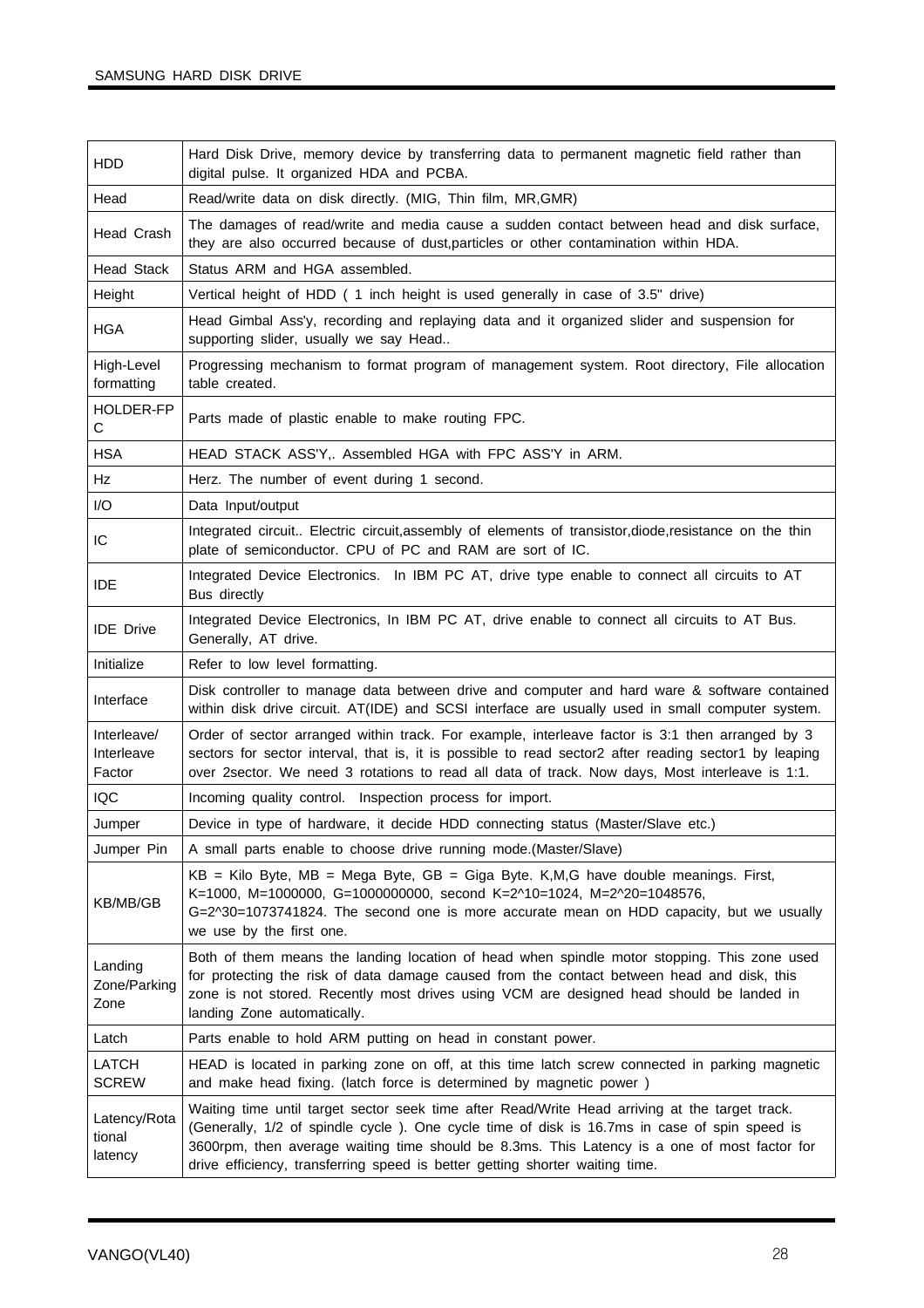| LBA mode                         | Logical block allocation. DOS mode to resolve 528MB capacity restriction.                                                                                                                                                                                                                                                                                                                                             |
|----------------------------------|-----------------------------------------------------------------------------------------------------------------------------------------------------------------------------------------------------------------------------------------------------------------------------------------------------------------------------------------------------------------------------------------------------------------------|
| <b>LED</b>                       | Light Emitting Diode. Used for signal light to all kind of electric containing computer.                                                                                                                                                                                                                                                                                                                              |
| Low profile                      | One of standard height of HDD, the real height is 1 inch.                                                                                                                                                                                                                                                                                                                                                             |
| Low-level<br>formatting          | Operating system make sector on disk enable to access in proper region in order to create file<br>structure.                                                                                                                                                                                                                                                                                                          |
| Master                           | HDD become booting when put 2 more IDE drives. ( decided C:, Managed master/slave by<br>Jumper control & CMOS setup)                                                                                                                                                                                                                                                                                                  |
| Master/Slave<br>/Cable<br>select | When 2 IDE drives operated, one drive become Master(drive C: or drive 0) and the other is<br>Slave.(drive D: or drive 1) Master/Slave is determined by using jumper within drive or Cable<br>select method. jumper setup is different from companies, so refer to usages, Cable Select has a<br>complex jumper method so drive become master/slave automatically according to decided signal<br>for Cable Select      |
| Media<br>Aluminium               | Plate substrate coating with magnetic body. Casting with lubricant to prevent damage for Head<br>landing/off, where data stored in form of magnetic flux or politary change.                                                                                                                                                                                                                                          |
| Mega<br>Byte(MB)                 | Data storage unit. Accurately 1,048,576 Bytes(1,024*1,024). that is 1,000KB                                                                                                                                                                                                                                                                                                                                           |
| Mega<br>Hertz(MHz)               | Clock speed unit for PC, clock occur million times per second                                                                                                                                                                                                                                                                                                                                                         |
| Microprocess<br>or               | Collection of CPU function to LSI(large IC).                                                                                                                                                                                                                                                                                                                                                                          |
| <b>MIG</b>                       | Read metal in gab head, Improved head has high valued inductance by inserting metal around<br>gab of core.                                                                                                                                                                                                                                                                                                            |
| Millisecond                      | One thousandth. Speed unit of HDD efficiency.                                                                                                                                                                                                                                                                                                                                                                         |
|                                  |                                                                                                                                                                                                                                                                                                                                                                                                                       |
| <b>MMX</b>                       | Multimedia Extension. Intel's new CPU chip. Added new 57 orders to run image and sound,<br>efficiency is improved about 10~20%.                                                                                                                                                                                                                                                                                       |
| MP                               | Mass production.                                                                                                                                                                                                                                                                                                                                                                                                      |
| <b>MPC</b>                       | Multi-media Personal Computer                                                                                                                                                                                                                                                                                                                                                                                         |
| MR head                          | Magnetic Resistive head. For high-efficiency HDD, IBM developed the marginal head which is<br>enable to separate read/write applying MR elements to read head of thin film head.                                                                                                                                                                                                                                      |
| <b>MRB</b>                       | material review board.                                                                                                                                                                                                                                                                                                                                                                                                |
| MTBF                             | Mean Time Between Failure, average time of occurring failure. This is one of most important<br>reliability factor, not the actual measured value but the calculated value of every companies.                                                                                                                                                                                                                         |
| <b>MTTF</b>                      | Mean Time to failure. same as MTBF                                                                                                                                                                                                                                                                                                                                                                                    |
| <b>MTTR</b>                      | Mean Time To Repair, average time to repair. Generally the replacing time of PCBA or HDA.                                                                                                                                                                                                                                                                                                                             |
| Multi-Zone<br>Recording          | Zone-Bit Recording, Constant Recording. While recording data on rotating disk, the inside<br>diameter get shorter of sector length and outside diameter get longer of that if the frequency of<br>signals is constant. So we make drive capacity higher if make the sector length same with<br>outside diameter and inside diameter. We also say Constant Angular Velocity, CAV and<br>Constant Linear Velocity, CLV. |
| <b>MVT</b>                       | Maturity Verification Test, Test for MP possibility.                                                                                                                                                                                                                                                                                                                                                                  |
| ORT                              | On-going reliability test. Test for MTBF and long time test in normal condition. ( Burn in test<br>progress with mal-condition)                                                                                                                                                                                                                                                                                       |
| OS                               | Operating System. Control and manage computer system to use more easily for user.<br>(DOS, UNIX etc.)                                                                                                                                                                                                                                                                                                                 |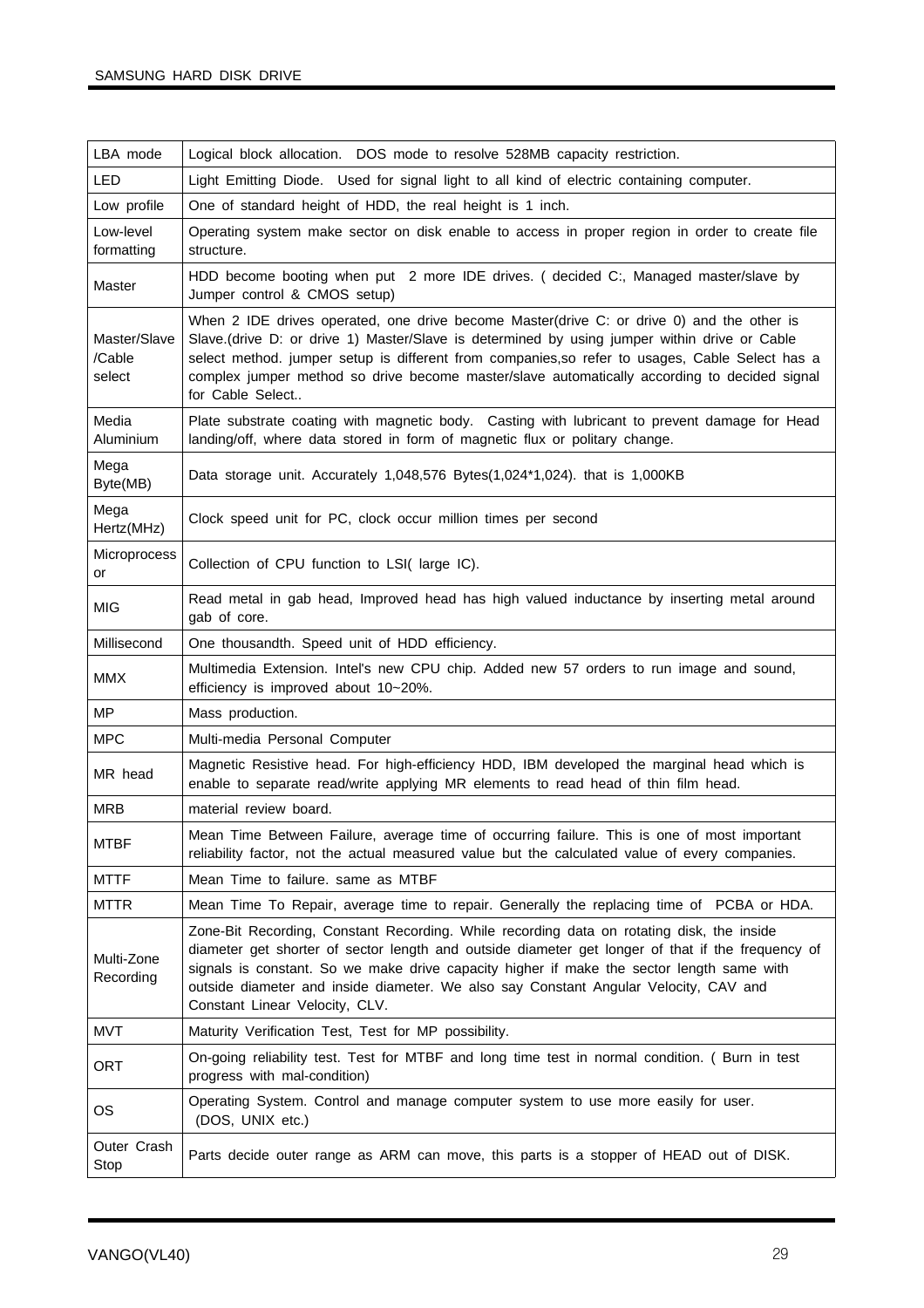| Overhead                                                      | Time to perform the real order for controller, host adaptor and drive. The faster overhead is,<br>the faster performing time.                                                                                                                                                                                                                                                                          |
|---------------------------------------------------------------|--------------------------------------------------------------------------------------------------------------------------------------------------------------------------------------------------------------------------------------------------------------------------------------------------------------------------------------------------------------------------------------------------------|
| Overwrite                                                     | Recorded data erased by overlapping the existing data.                                                                                                                                                                                                                                                                                                                                                 |
| Parking<br>Zone                                               | = Landing Zone                                                                                                                                                                                                                                                                                                                                                                                         |
| Partition                                                     | When we use one HDD for multi ones dividing section logically, every memory section is<br>partition, For example, 2.5GB HDD can be used for one 2.1GB computer and one 400MB.                                                                                                                                                                                                                          |
| <b>PCBA</b>                                                   | Printed Circuit Board Assembly. Kind of IC and Chips are Soldered on board and make run<br>HDA, PCBA is a half-finished goods.                                                                                                                                                                                                                                                                         |
| <b>PCMCIA</b>                                                 | Personal Computer Memory Card International Association.                                                                                                                                                                                                                                                                                                                                               |
| Pentium                                                       | 586 Microprocessor to apply IBM type developed by Intel                                                                                                                                                                                                                                                                                                                                                |
| Pentium<br>Pro(P6,686)                                        | Pentium's next CPU. 5.5 billion transistor integrated. There are 150, 166, 180, 200MHz.                                                                                                                                                                                                                                                                                                                |
| Peripheral                                                    | Additional device except basic CPU. There are Disk Drive, Tape Drive, CD-ROM.                                                                                                                                                                                                                                                                                                                          |
| <b>PIO</b>                                                    | Programmed Input/Output.                                                                                                                                                                                                                                                                                                                                                                               |
| Pivot<br>Bearing                                              | Roll bearing is fixed on the rotating center of ARM.                                                                                                                                                                                                                                                                                                                                                   |
| Plated<br>Media                                               | Disk is covered with hard metal alloy rather than disk Iron-oxide compound.<br>The more data could be stored.                                                                                                                                                                                                                                                                                          |
| Platter                                                       | Metal disk record data within HDD                                                                                                                                                                                                                                                                                                                                                                      |
| <b>POH</b>                                                    | Power On Hour, used for MTBF.                                                                                                                                                                                                                                                                                                                                                                          |
| Power PC                                                      | RISC type CPU is developed by IBM, Apple and Motorola commonly.                                                                                                                                                                                                                                                                                                                                        |
| <b>PQT</b>                                                    | Pre-qualification test                                                                                                                                                                                                                                                                                                                                                                                 |
| PRML                                                          | Partial Response Maximum Likelihood, this is a read/write method to improve recordi density and<br>data transferring rate. This method enable to improve capacity as 30% more than the existing<br>data transferring by using Peak Detection.                                                                                                                                                          |
| <b>PVT</b>                                                    | Production verification test                                                                                                                                                                                                                                                                                                                                                                           |
| QMS                                                           | Quality management system. Overall quality management system                                                                                                                                                                                                                                                                                                                                           |
| <b>RAID</b>                                                   | Redundant Arrays of Independent Disks. To protect a sudden data damage, connect HDD in<br>parallel and diverge data, that is high speed back-up device enable to improve data<br>preservation and low speed access for tape the problem of the current back-up device.                                                                                                                                 |
| <b>RAM</b>                                                    | Random access Memory. Semiconductor memory enable to input and search, we have DRAM<br>and SRAM.                                                                                                                                                                                                                                                                                                       |
| Read cache                                                    | Look-ahead method is not only reading data requested from host but also reading- ahead<br>continuous data to buffer sequentially, We improve data transferring speed because we don't<br>need to read again in time host request information pre-read by applying for file's sequential<br>saving method.                                                                                              |
| Read<br>Sector/Read<br>multiple/Rea<br>d DMA                  | Order of reading all data from HDD, read sector occur interrupt per every sector transferring,<br>read multiple occur interrupt per designated sector number by set multiple order. Also read DMA<br>occur interrupt only one time after transferring data from host request. For example, 4 is chosen<br>by set multiple and host need 10 sectors then the below picture draw how to occur Interrupt. |
| Recoverable<br>Err/Uncovera<br>ble<br>Err/Correcta<br>ble Err | Similar to Soft Hard err. Recoverable err means it is possible to read normally though data was<br>read wrong, unrecoverable err means it is impossible to recover error by any means.<br>Correctable err is belong to Recoverable err, this is recovered by software ECC.                                                                                                                             |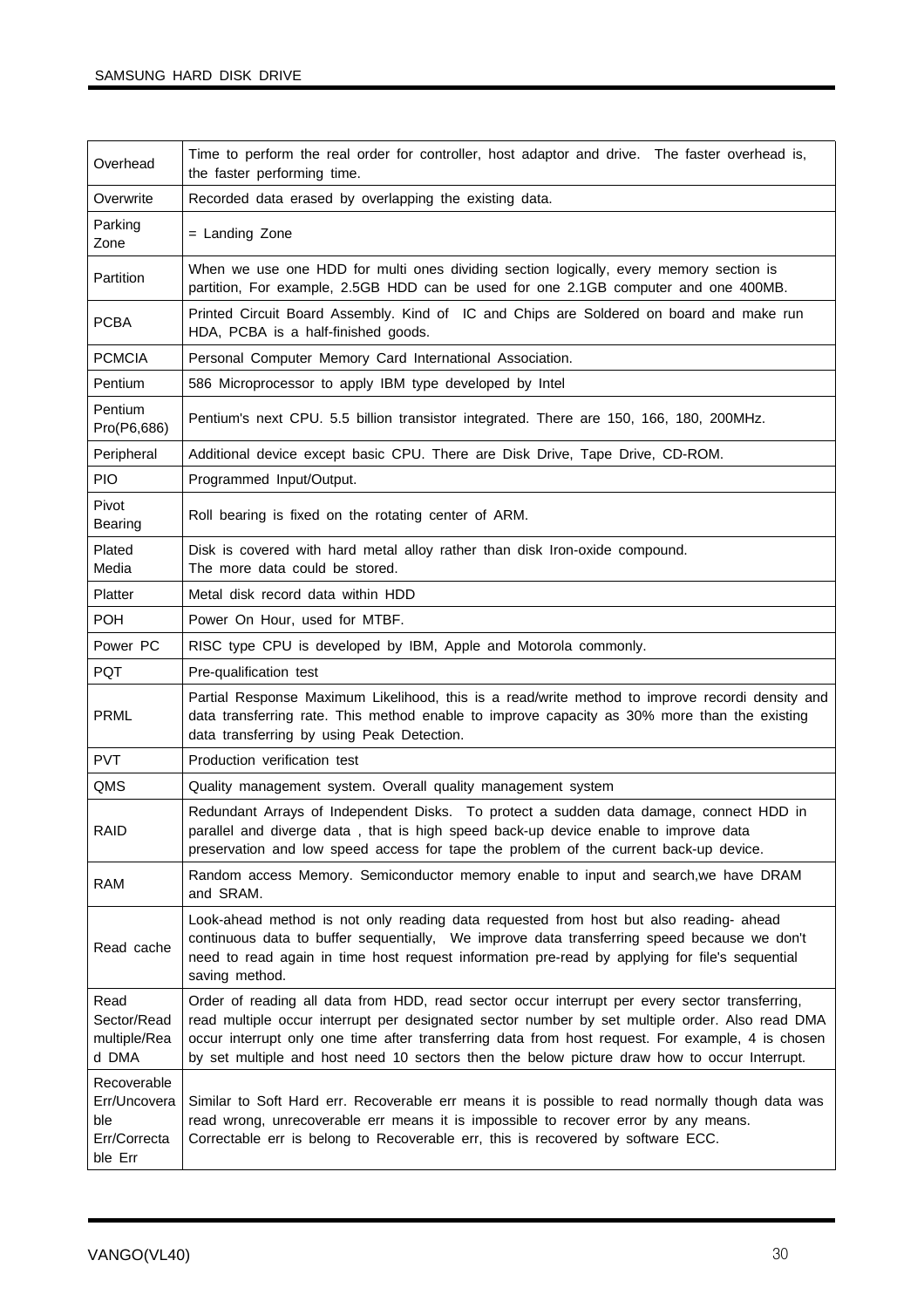| <b>RETAINER</b><br><b>RING</b> | Component could fix bearing when inserted to ARM.                                                                                                                                                                                                                                                                                                                                            |
|--------------------------------|----------------------------------------------------------------------------------------------------------------------------------------------------------------------------------------------------------------------------------------------------------------------------------------------------------------------------------------------------------------------------------------------|
| <b>RLL</b>                     | Encoding method "run length limited data" to magnetic pulse.<br>It can store data 50% more than MFM(Modified Frequency Modulation) method.                                                                                                                                                                                                                                                   |
| <b>RMA</b>                     | Return Material Authorization                                                                                                                                                                                                                                                                                                                                                                |
| <b>ROM</b>                     | Searching only memory. memory would not erase during off, so we use this to program or data<br>need not change in PC. Mask ROM input contents when it's manufactured and PROM recorded<br>program by user.                                                                                                                                                                                   |
| Root<br>Directory              | The place where file on disk and sub directory list.                                                                                                                                                                                                                                                                                                                                         |
| Rotational<br>Latency          | Time which controller find proper data with track rotating, head read/write. Generally 1/2 of full<br>rotation hour.                                                                                                                                                                                                                                                                         |
| <b>RPM</b>                     | Revolution per minute. RPM is higher. the data searching speed is getting higher.                                                                                                                                                                                                                                                                                                            |
| SCSI                           | Small Computer Systems Interface. IDE drive can put only 2 drives on the same bus (4 drives<br>in case of Enhanced IDE), SCSI can put 8 drives on the same bus. Also it can be connected<br>HDD and other various device, CD-ROM, Tape drive, Printer etc. as well. 16 bit Fast SCSI can<br>transfer data in 20Mb speed per second. Apple Macintosh and UNIX operating system use<br>mainly. |
| Sector                         | Minimum classification unit which assigned by drive to store information.                                                                                                                                                                                                                                                                                                                    |
| Seek                           | Moving read/write head to the particular data track.                                                                                                                                                                                                                                                                                                                                         |
| Seek time                      | Time which head is located the current post move to another head written information should be<br>read.                                                                                                                                                                                                                                                                                      |
| Server                         | Computer and device to produce every server to PC on PC LAN network.                                                                                                                                                                                                                                                                                                                         |
| Servo                          | 3 Control system in feed-back way to move the accurate location in device,<br><b>(b)</b> Signal recorded pattered disk in every side to be capable of HEAD location controlling.                                                                                                                                                                                                             |
| Servo Data                     | Magnetic marking written within media enable to move read/write head to accurate location.                                                                                                                                                                                                                                                                                                   |
| SERVO-WRI<br><b>TER</b>        | Servo information recording equipment on HDA assembled.                                                                                                                                                                                                                                                                                                                                      |
| Settle time                    | Time which head read/write the real data after arriving on proper track.                                                                                                                                                                                                                                                                                                                     |
| Shock<br>Rating                | Enduring number without disk drive damage. (G unit) It is differ according to run/unrun number.,                                                                                                                                                                                                                                                                                             |
| Slave                          | In case, several PC is connected to one PC, the rest drives except booting system(C:)                                                                                                                                                                                                                                                                                                        |
| Slider                         | The core part of head ass'y, made for head can surface on disk, it's organized ABS, Core, Coil<br>in general.                                                                                                                                                                                                                                                                                |
| <b>SMART</b>                   | Self-monitoring, Analysis and Reporting Technology. Technology of reporting the HDD inner<br>status and analysis to Host.                                                                                                                                                                                                                                                                    |
| <b>SPC</b>                     | Statistical Process Control.                                                                                                                                                                                                                                                                                                                                                                 |
| Spindle                        | Center shaft of drive connected hard disk platter.                                                                                                                                                                                                                                                                                                                                           |
| Spindle<br>motor               | Motor enable to rotate disk in continuous speed. (high speed: 4500rpm, 5400rpm etc)                                                                                                                                                                                                                                                                                                          |
| <b>SSA</b>                     | Serial Storage Architecture. High speed and high efficiency interface technology of IBM<br>correspond to Seagate's FC-AL interface.                                                                                                                                                                                                                                                          |
| Track                          | HDD have numerous circles in media, and these circles write data, we call this circle track.                                                                                                                                                                                                                                                                                                 |
| Track<br>density               | Track density (attachment: TPI)                                                                                                                                                                                                                                                                                                                                                              |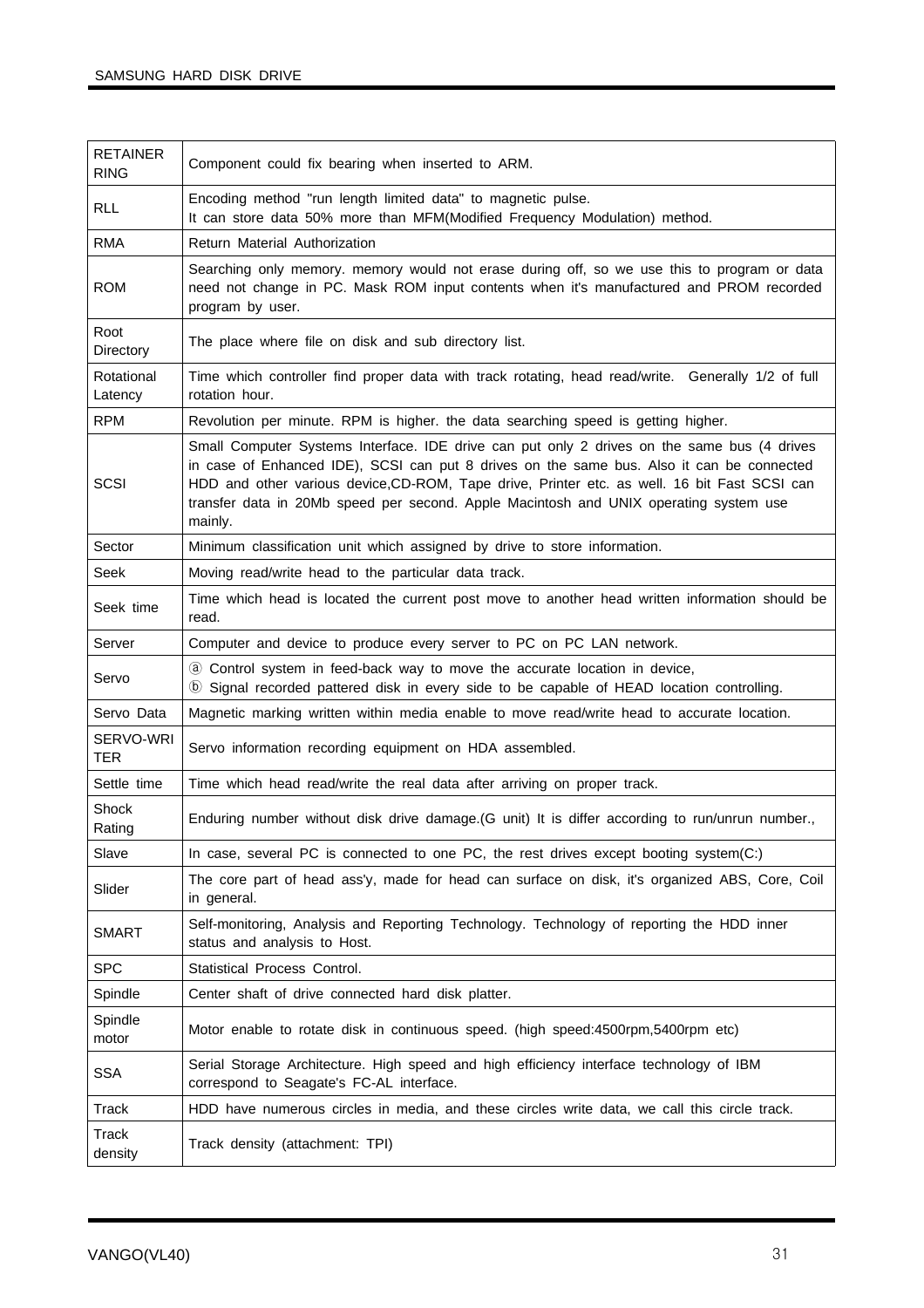| Transfer rate                   | Data transferring speed among PC and other devices of HDD.                                                                                                                                                                                                                                                                                                                                                                                                 |
|---------------------------------|------------------------------------------------------------------------------------------------------------------------------------------------------------------------------------------------------------------------------------------------------------------------------------------------------------------------------------------------------------------------------------------------------------------------------------------------------------|
| Tri-pad head                    | The existing thin film head have 2 ABS and adding one more ABS, head is designed to be<br>profitable to low flying height. Produced by SAE, ReadRite company.                                                                                                                                                                                                                                                                                              |
| Ultra<br>ATA/Fast<br><b>ATA</b> |                                                                                                                                                                                                                                                                                                                                                                                                                                                            |
| Unformatted<br>capacity         | HDD capacity before formatting.                                                                                                                                                                                                                                                                                                                                                                                                                            |
| <b>USB</b>                      | Universal Serial Bus. Particular chip was connected in period plate and manage keyboard,<br>mouse, printer, modem, this chip unify the connecting pot shape of other device period plate,<br>then make easy to connect and speed is 10 times higher than the current vertical connection.                                                                                                                                                                  |
| <b>VAR</b>                      | Value Added Re-seller. Vendor sell the existing product after making higher value added.                                                                                                                                                                                                                                                                                                                                                                   |
| <b>VCM</b>                      | Voice Coil Motor: Stable and high speed motor applying speaker system, make move head in<br>proportion to magnetic strength. Motor used voice coil has fewer components than step motor so<br>it is strong for stress and abrasion and move head in high speed. They divided Rectangular and<br>Flat coil type of VCM according to shape and Linear and Rotary type according to rotation<br>method. Recently flat coil type and rotation type is general. |
| <b>VCM COIL</b>                 | Trapezoid shaping parts connected to ARM with winding coated write in 250 times.                                                                                                                                                                                                                                                                                                                                                                           |
| Winchester<br><b>Disk</b>       | Disk drive same as fixed Disk and hard Disk. Winchester was the of developing model at that<br>time by IBM, establish fixed magnetic disk within airtight space then head rise on connecting<br>disk, we apply to all kind of hard disk drive now days.                                                                                                                                                                                                    |
| Window<br><b>Clock</b>          | Make hole so head for servo write to write locational information could enter inside of HDD.                                                                                                                                                                                                                                                                                                                                                               |
| Window<br>Pusk Pin              | Pin hole to enter HDA.                                                                                                                                                                                                                                                                                                                                                                                                                                     |
| Write cache                     | Write cache improve system capacity, i.e. make possible to work while recording information on<br>disk and this is risk to loose data when off but PC use write cache within operating system like<br>smart drive to prevent that risk.                                                                                                                                                                                                                    |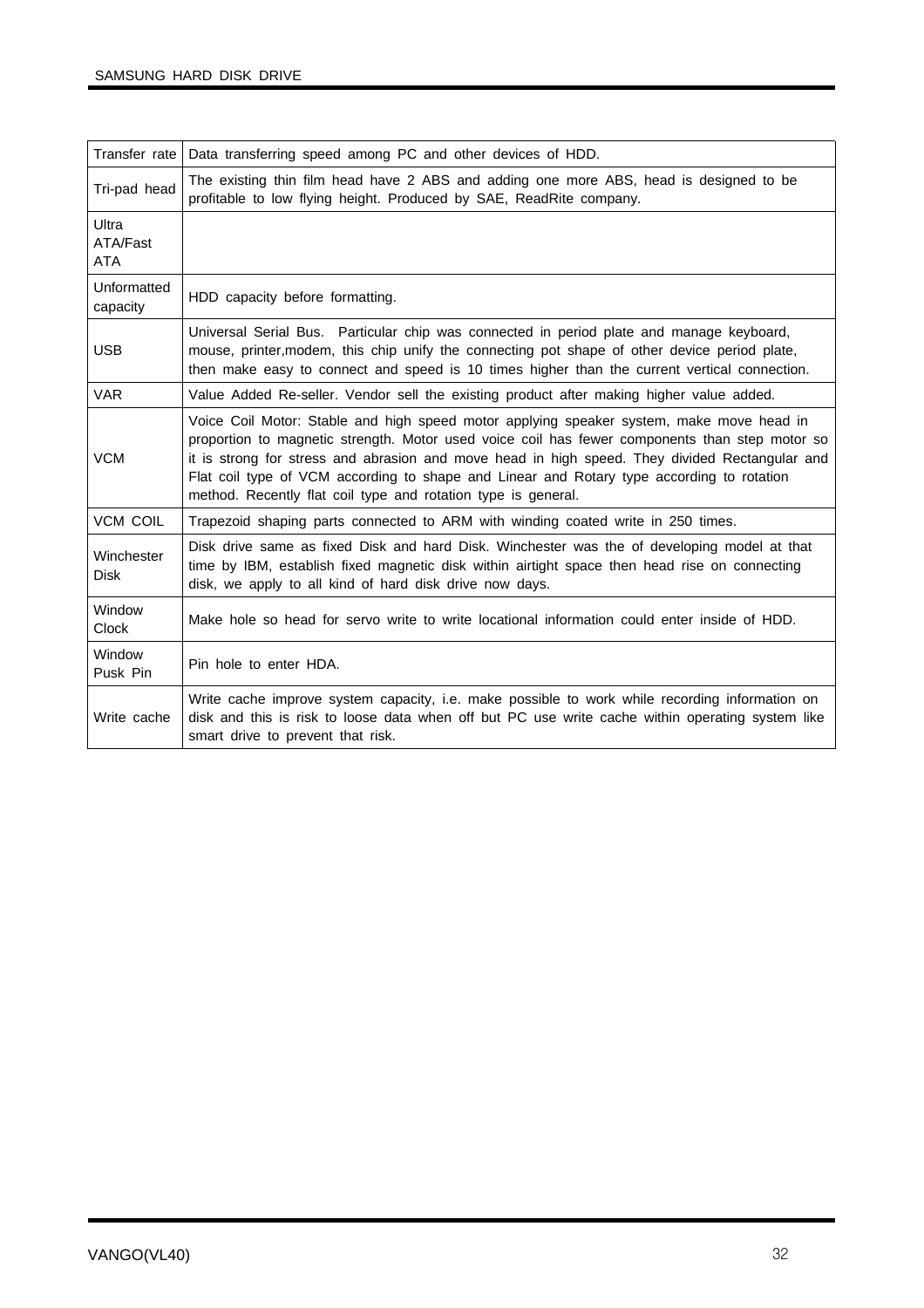## Attachment3. Q&A

#### ※ Customer's Q&A

#### 1) What is "Bad Sector"?

Bad sector is divided physical Bad sector (Hard defect) and logical Bad sector (Soft defect). 1) Physical Bad sector

Visual defect occur in the surface of disk where is recorded data, it contain the minute defect could checking with electric microscope. The main occurring cause of physical bad sector are particle, impact, vibration. Among them, impact is the most serious cause, this affect other components and bad sector as well and get weak HDD status(noise, bad sector).

#### 2 Logical Bad sector

We can't find physical error on the surface of disk where the real data recorded but actually abnormal data recorded in this case. Physical bad sector occur due to sudden effect(stoppage, unstable power, head mis-running due to impact/vibration,unstable finish, Virus, colloision with other hardware). But real data storage could not damaged, if you over write data again, you can use newly recorded data without problem. But you'd better HDD installation in state of manufactured in factory to prevent next data error. (After data back-up)

- 3 Resolution for bad sector:
	- a Self-examination by Shdiag program.

(b) Progress low level format with clear HDD program.

#### 2) The real product capacity is not consistent with capacity on window screen.

The reason of 4.3GB is displayed instead of 4.0GB is follows. (e.g. 4.3GB) Generally  $1K = 1000$ , but  $1K = 1024$  in case of computer. The reason is that computer and OS can perceive only two number, 0 and 1. So 10 square of 2 is recorded as 1024. (2^10=1024) User's capacity of HDD is 4,300,000,000 Byte, it is not changed but due to computer perceiving restriction method. it looks capacity was reduced. Consequently remark is changed according to unit change. the real capacity is not changed.

## 3) What is LBA, Large and Normal mode?

LBA and Large mode of HDD is one of the method to recognize the high capacity HDD of 528MB more. LBA mode has been applied to SCSI, it recognize cylinder, head and sector by the way of not three-dimensional but one-dimensional and numbering the first sector in form of block unit is to number 0 then the sector become a unit and the assigned number become a address, then change those numbers into physical three-dimensional address of cylinder, head and sector. At this time, LBA mode is useful if BIOS and Hard is applied. In case of Large mode, if the number of cylinder is in between 1024~2048, divide that value then multiple the number of head and we can use HDD which doesn't apply LBA mode by setting for this method and we can just establish HDD capacity until 528MB in case of Normal mode. But we don't produce HDD in normal mode any more. The difference of Large and LBA is that LBA is recognized as the number of cylinder was reducing in half and the the number of head was raised double and Large mode is set as the same way of general Normal